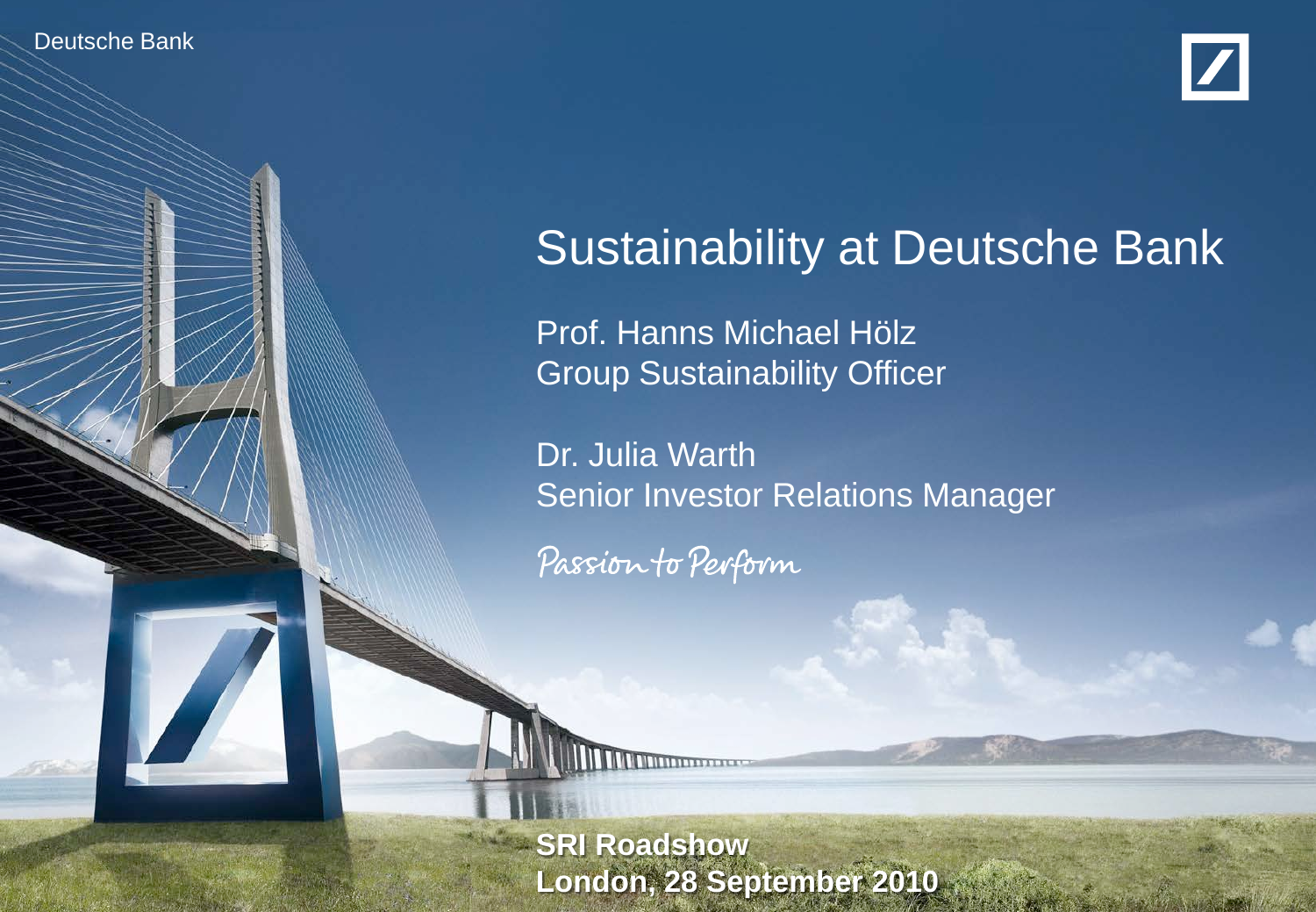



# **1 Core aspects of Deutsche Bank's sustainability strategy**

- 2 Environmental aspects
- 3 Social aspects
- 4 Governance aspects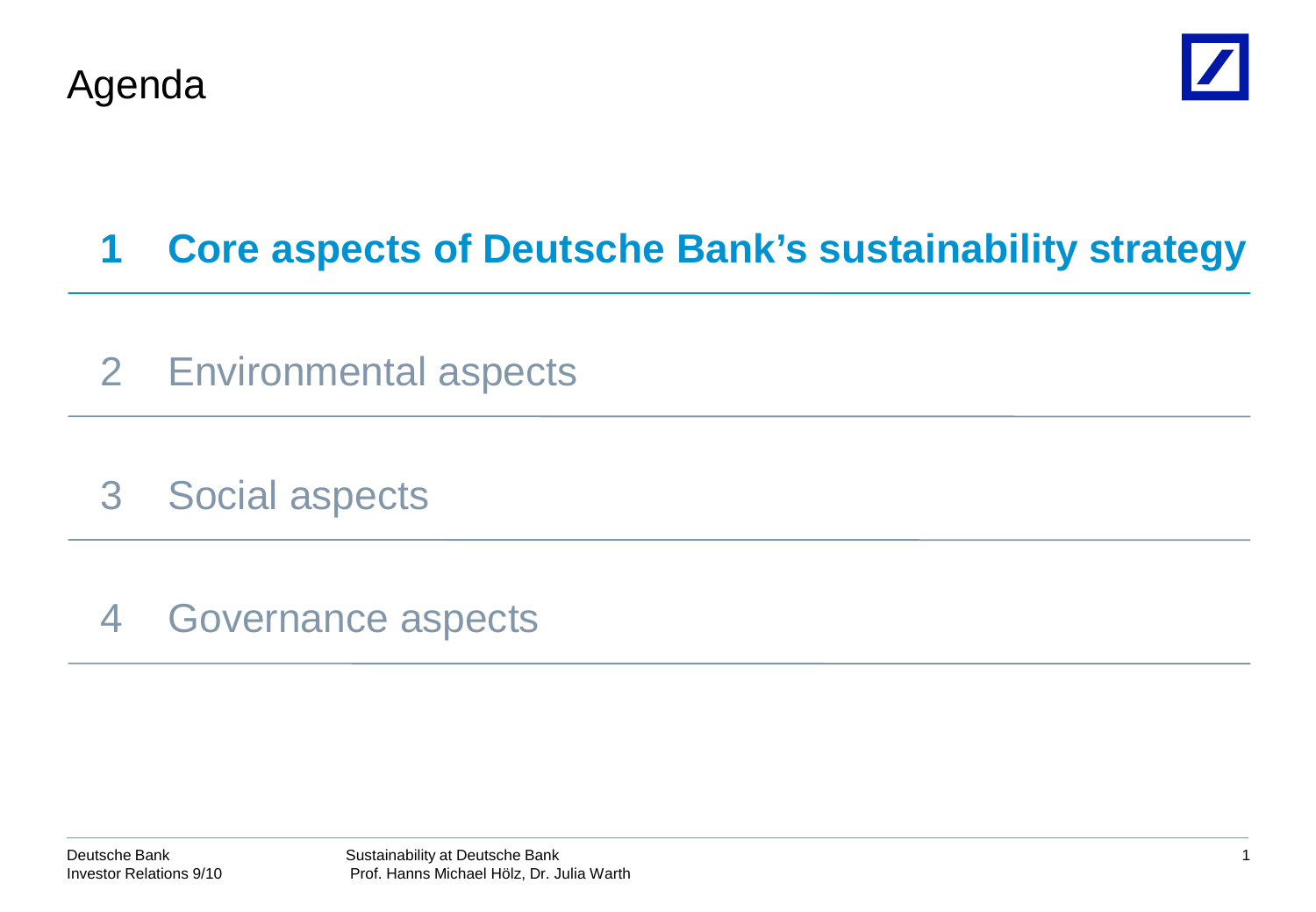# Key accomplishments



| Further implementation of our climate strategy<br>Involvement in the Desertec Industrial Initiative as one of 13 partners<br>Reduction of Deutsche Bank's carbon emissions by approximately 40 % compared to the 2007<br>baseline figures<br>Further development of sustainable funds and thematic funds of DWS Investments and<br>DB Advisors with a total of EUR 3.1 bn of invested assets at the end of 2009 |
|-----------------------------------------------------------------------------------------------------------------------------------------------------------------------------------------------------------------------------------------------------------------------------------------------------------------------------------------------------------------------------------------------------------------|
| Fostering of gender diversity by grooming female candidates for executive positions within the<br>bank<br>Launch of the "Accomplished Top Leaders Advancement Strategy" ("ATLAS")<br>Further development of Deutsche Bank's leadership in the microfinance industry<br>Launch of FINCA Microfinance Fund in 2009<br>Launch of e-learning tool on sustainability available for all Deutsche Bank employees       |
| Introduction of new compensation structure<br>Expansion of Deutsche Bank's risk management framework<br>Inclusion of a focus on risks associated with transactions in carbon-intensive industries<br>("green filter"-statement)<br>Regional alignment of our sustainability management system with the ISO 14001 standard<br>Certification of our Italian locations in March 2010, Japan in preparation         |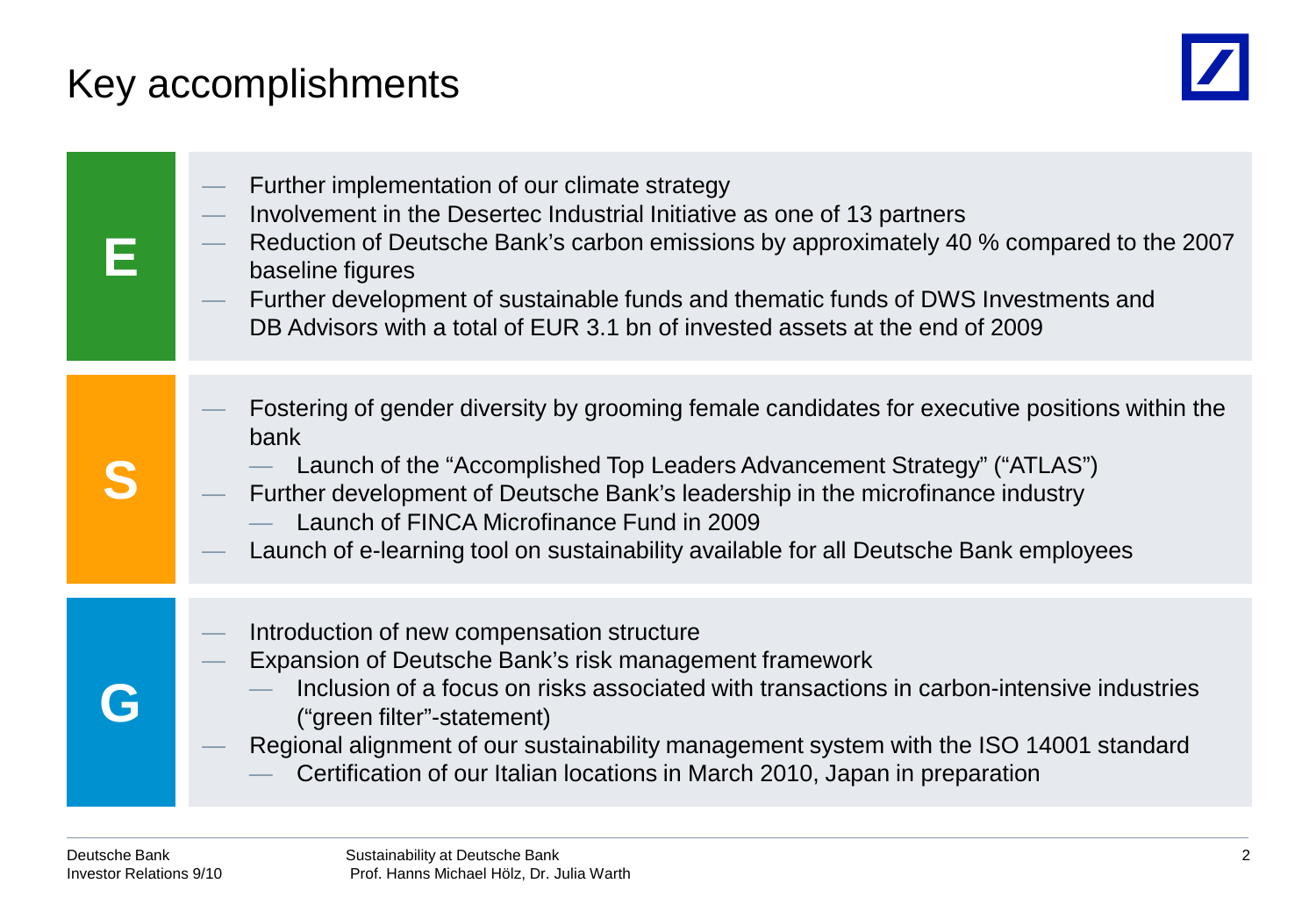## Governance of Deutsche Bank's sustainability management Certified under ISO 14001



reporting lines; flow of information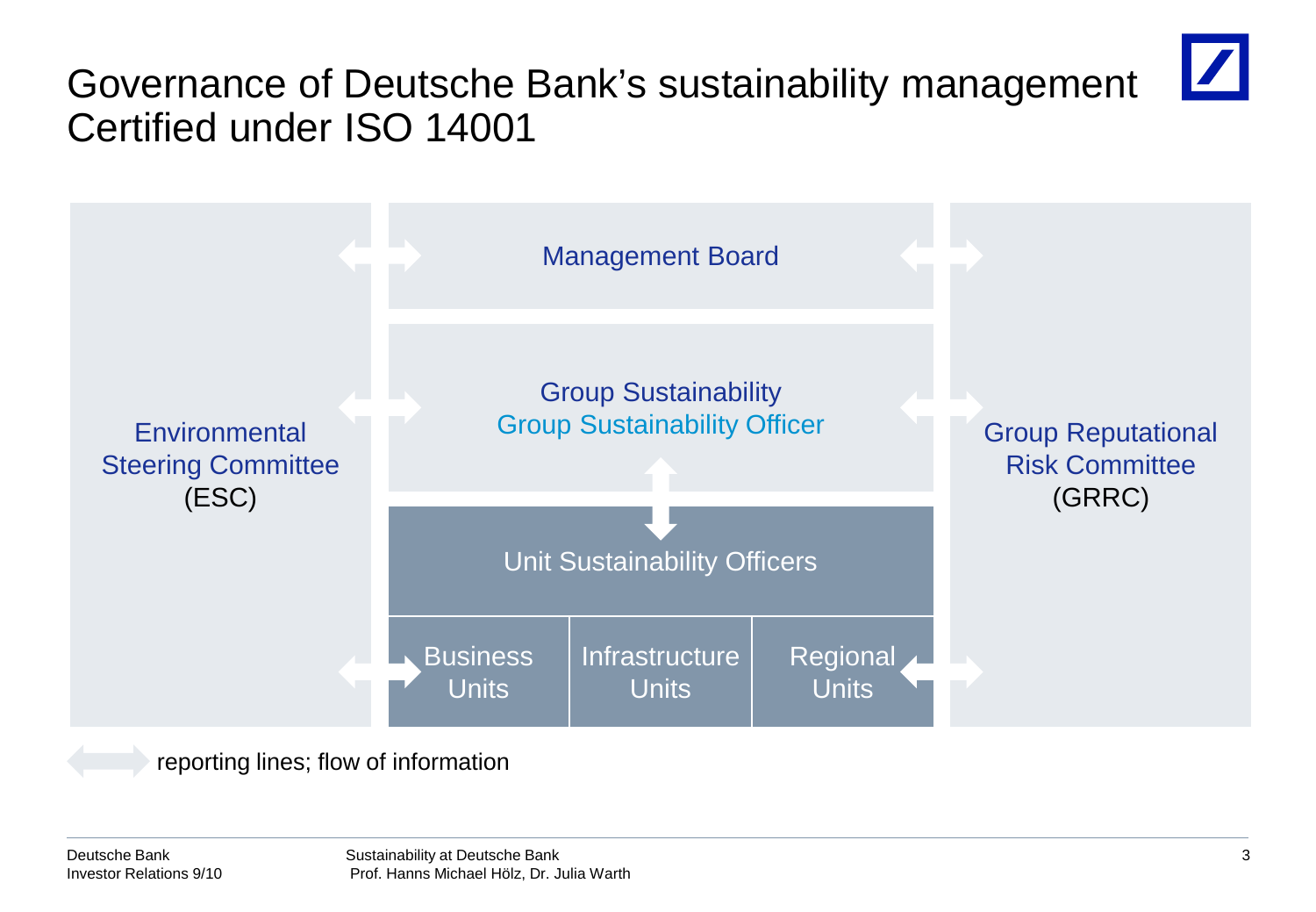### Holistic risk management approach





### Our commitment to international standards is an integral part of our internal policy framework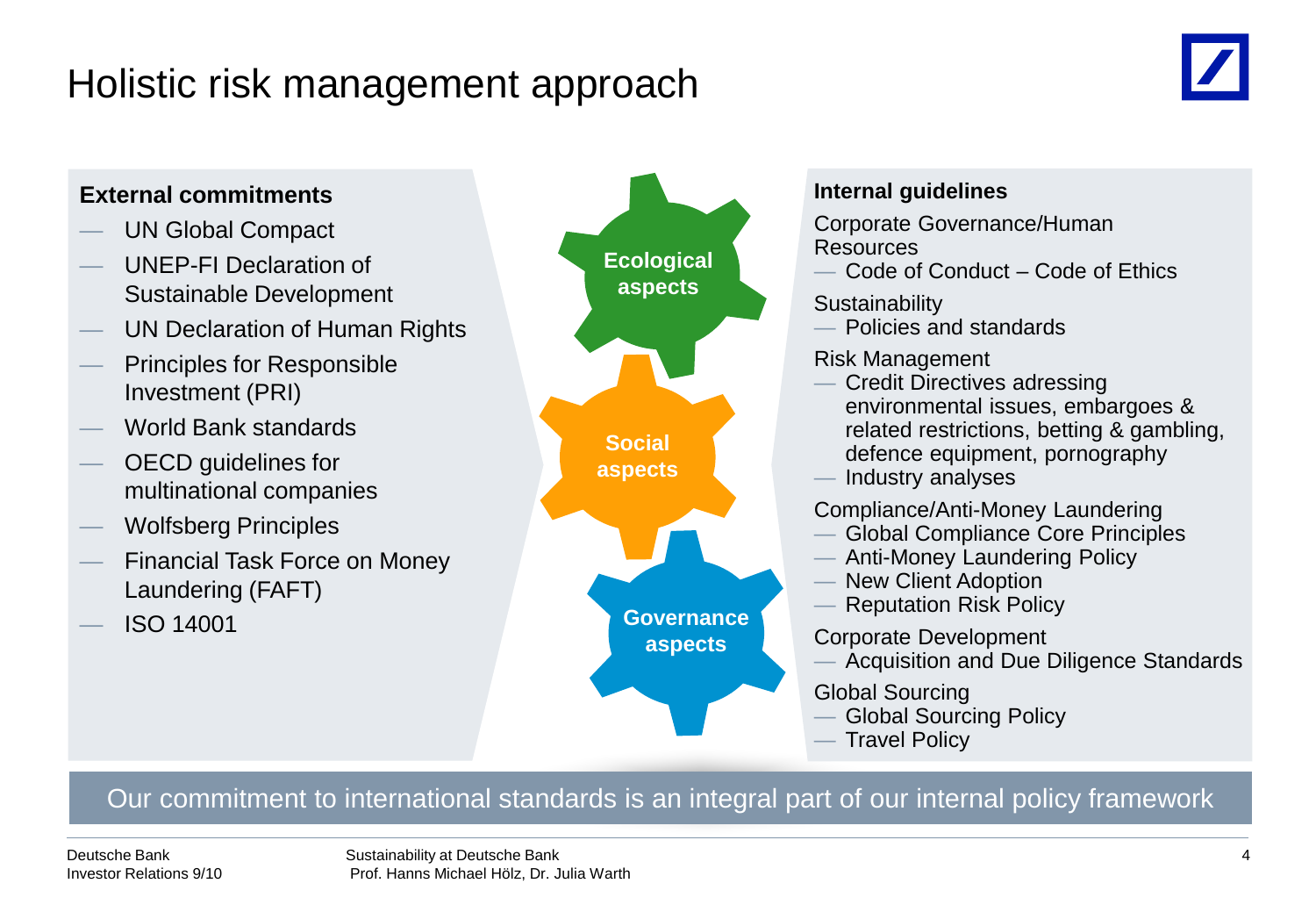### Reputational risk escalation process



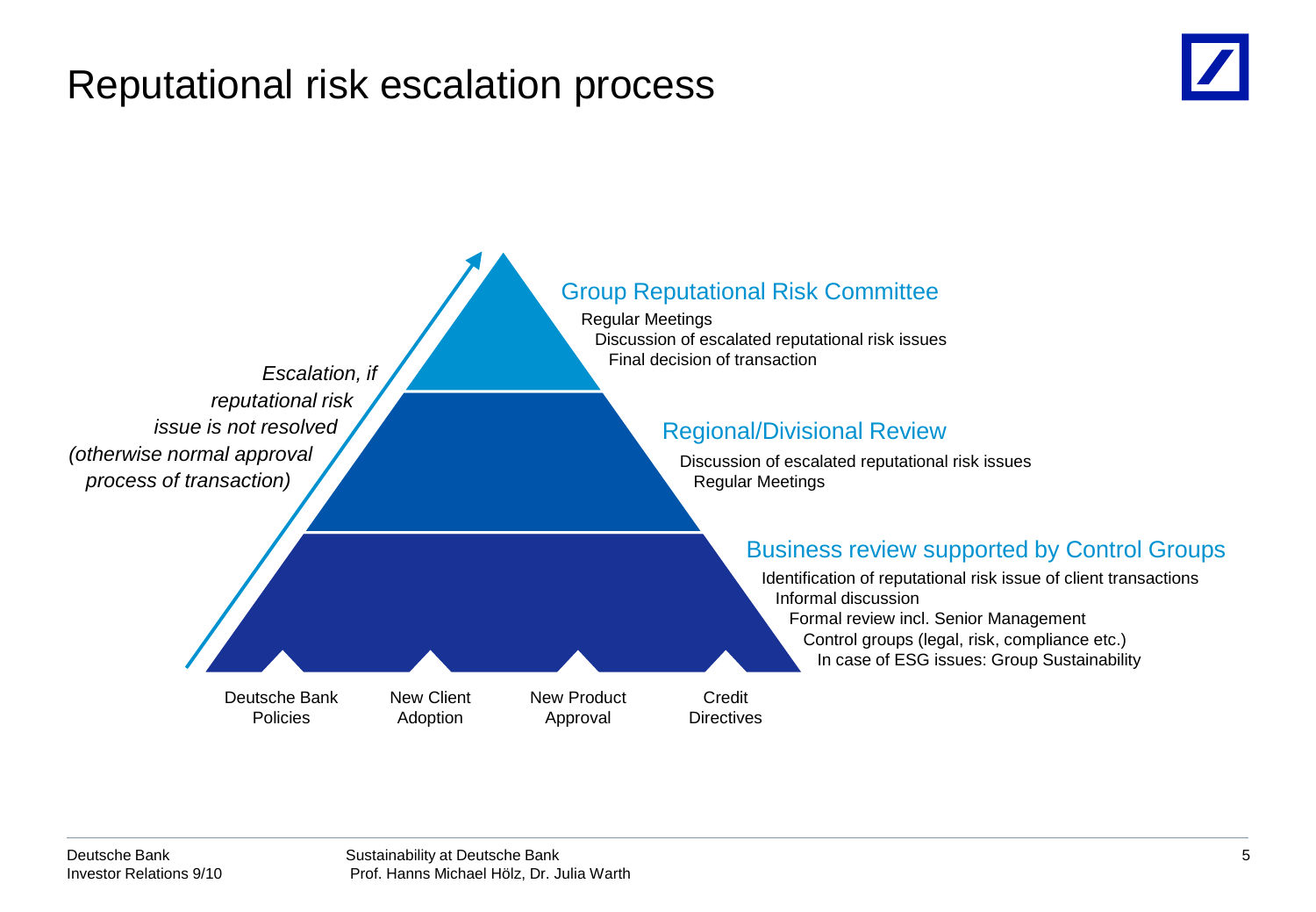# Credit Directives – core principles for our banking business





### Defence equipment

"We will not consider any involvement in transactions connected with specific types of weapons, in particular antipersonnel landmines, cluster bombs or ABC weapons."…



### Pornography/"Red Light Area"

"Deutsche Bank will not enter into business relationships with counterparts belonging or being close to the pornographic sector or adjacent areas (red light area)."…



### Betting & gambling industry

"We specifically do not want to be connected to counterparties within this industry which show signs of proximity to problematic areas (e.g. red light sphere) or which are prone to serve as basis for illegal activities, as for example the handling of cash entails the possibility of money laundering."...



### Environmental issues

"Deutsche Bank regards the responsible treatment of the environment as an integral part of its corporate identity. […] In addition to complying with the legal provisions relating to environmental protection, we undertake to protect natural resources such as air, water, and soil. […] We will not finance certain globally banned products, e.g. CFC, asbestos."…



### Embargos & related restrictions

"All European embargoes apply to the entire Deutsche Bank Group. In addition, local regulations that go beyond the restrictions introduced by the EC have to be followed by those directly affected thereby."....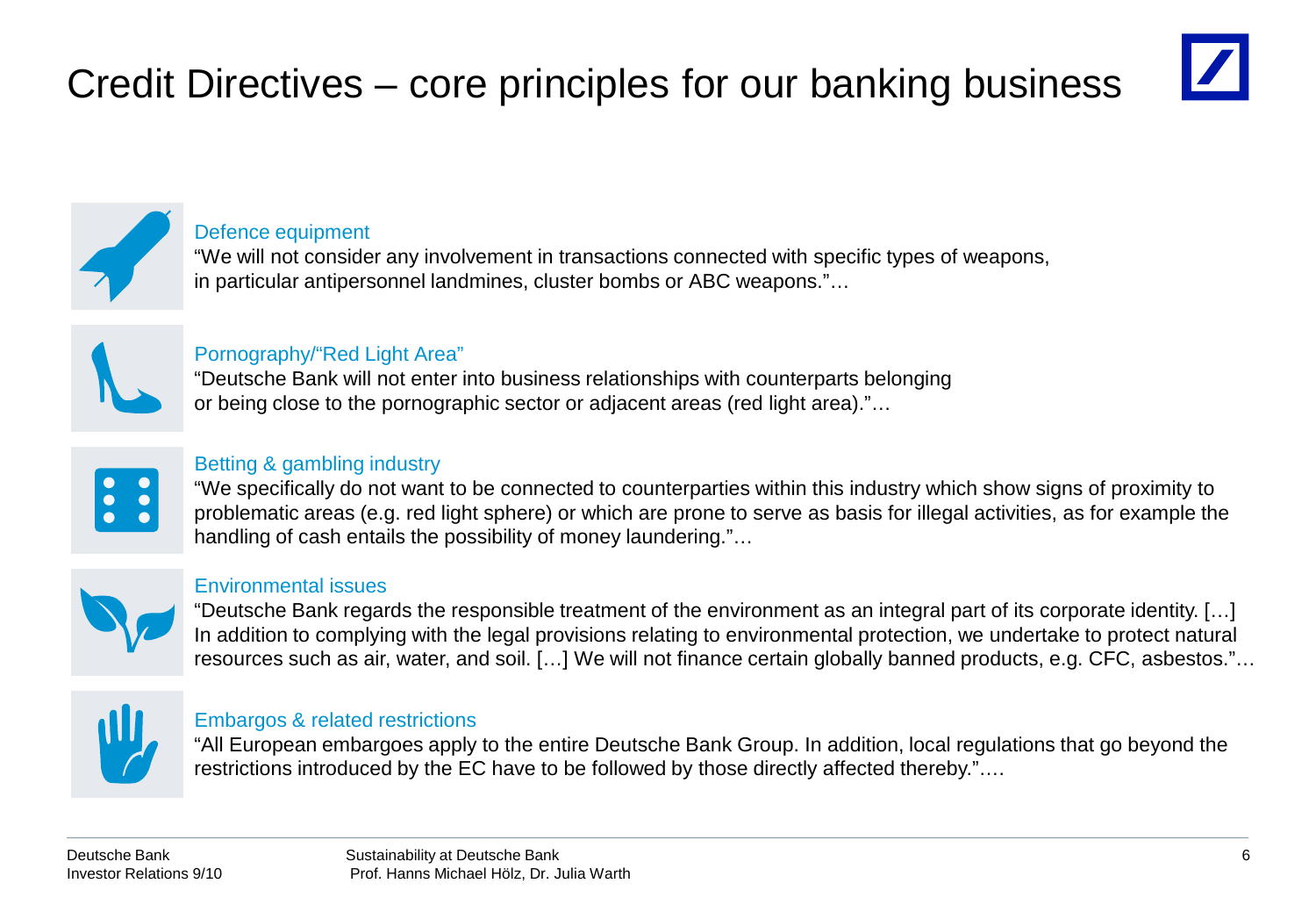# "Green Filter" – special focus on carbon intensive industries



### Green Filter Question – part of the Reputational risk management program policy

Does the transaction relate to activity which may be described as harmful to the environment?

Is the transaction consistent with the Bank's aspiration to be a leader in the transition to a low-carbon society?

Is the transaction consistent with the Bank's intention to contribute to greater carbon efficiency – accepting that in some circumstances it will still be necessary to finance carbon intensive industries as the transition to a low carbon society?

Does the risk extension facilitate a commercial business activity that increases the "carbon footprint" of a counterparty active in the areas of coal, forestry, agriculture, mining, cement or chemicals sector?

Are the economics of the transaction likely to be materially affected if anticipated changes to the regulation of greenhouse gases are introduced?

Deutsche Bank's climate strategy is the foundation of the "Green Filter"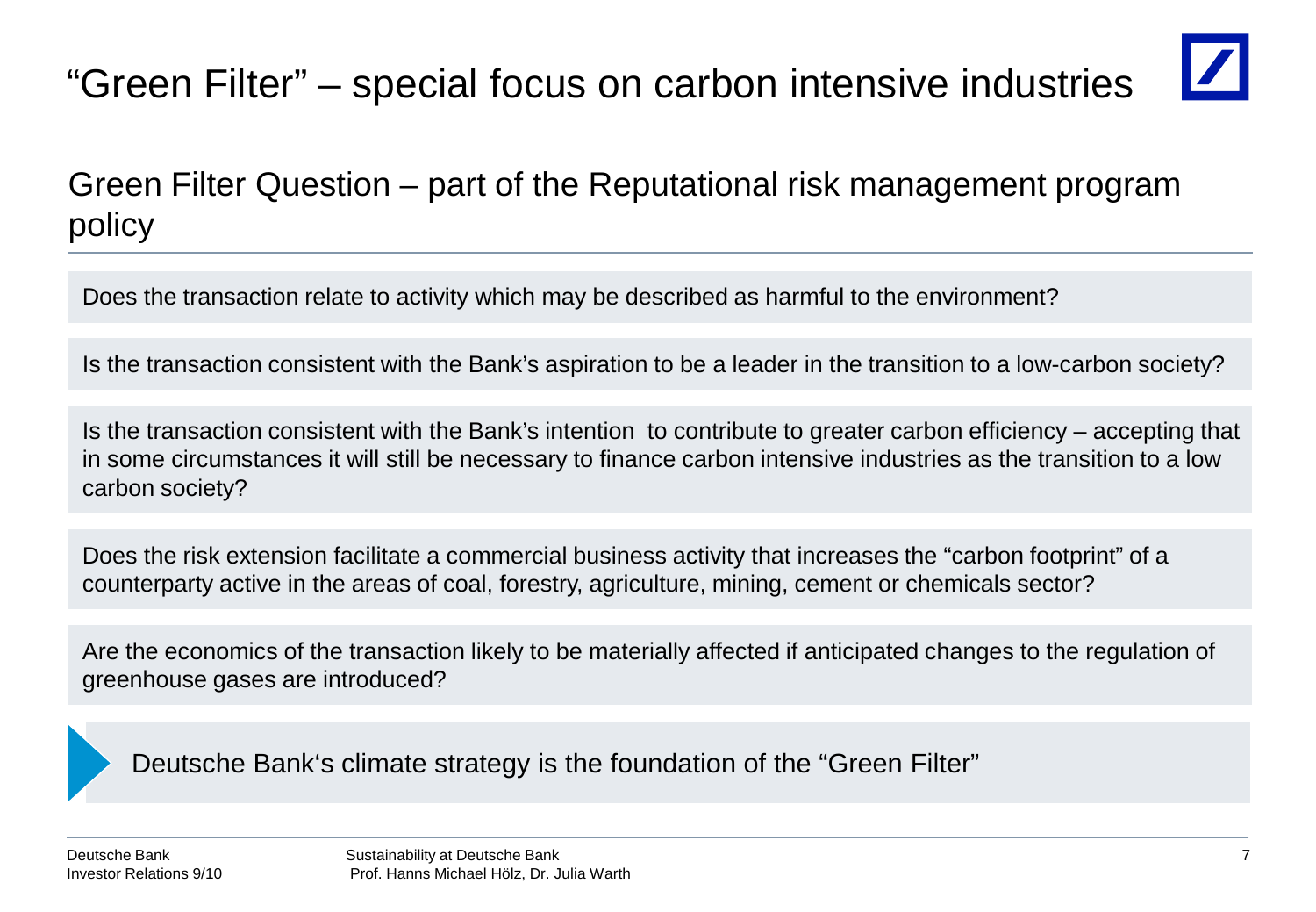



## 1 Core aspects of Deutsche Bank's sustainability strategy

## **2 Environmental aspects**

3 Social aspects

### 4 Governance aspects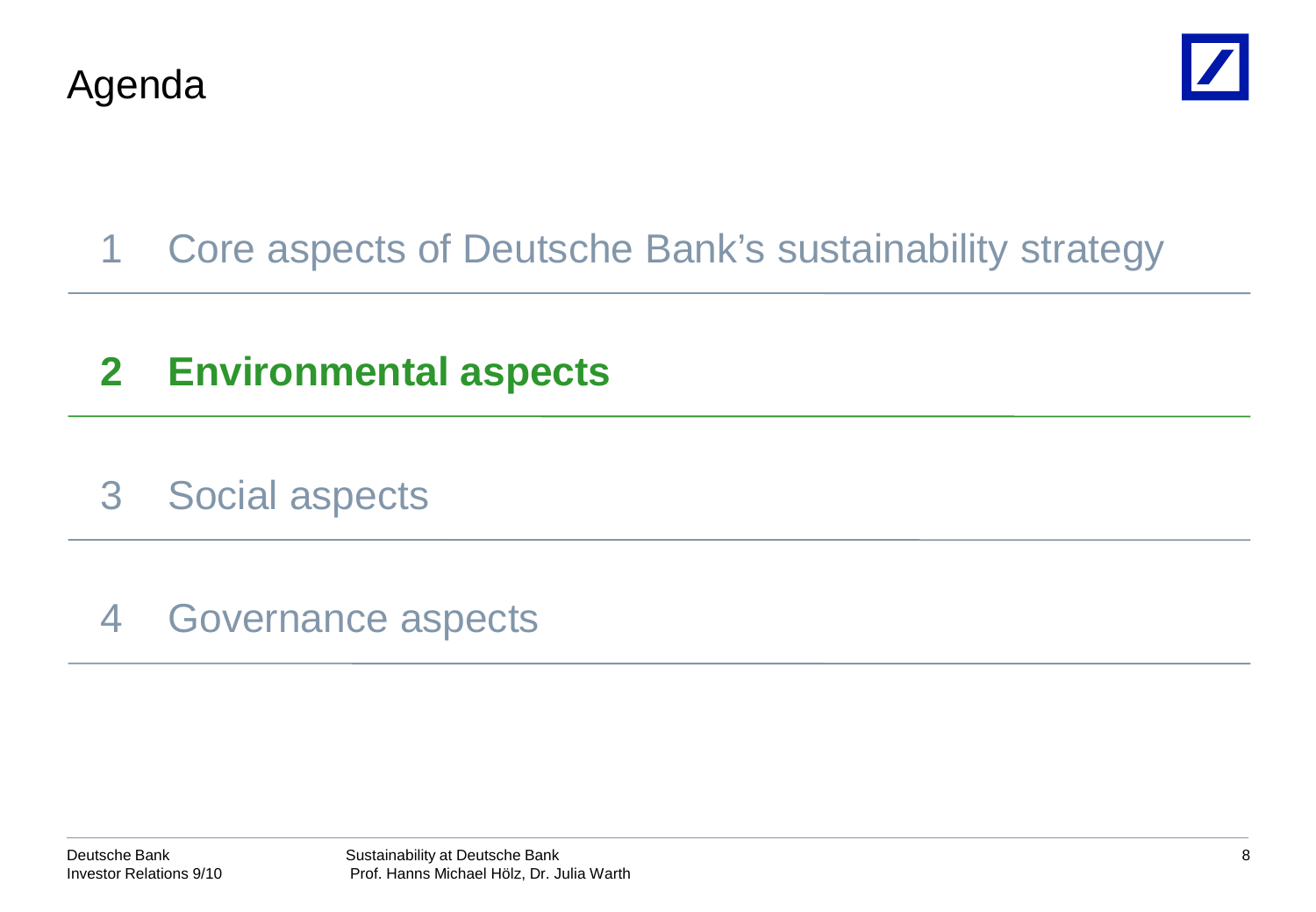### Deutsche Bank's climate strategy Fields of activity within our climate strategy



- Green technology/renewables
- Energy efficiency in buildings
- Emissions trading
- Infrastructure for natural resources
- Support of innovative projects (e.g. "Power from the desert")
- Principal investments (e.g. private equity, asset management activities, corporate investments, M&A deals)



### Financial Intermediary Eco Efficiency Manager Climate Ambassador

- Energy efficiency in buildings
- Eco-efficient IT
- Use of renewable energies
- Neutralization of inevitable emissions through strictly regulated certificates
- Climate neutrality of our global business operations from 2013 onwards



- Informing clients and the general public (website "Banking on Green", DB Research, mandates)
- Proactive dialog with decision makers and regulators
- Raising awareness among our employees (e.g. Intranet platform "A Passion for the Planet")
- Communication with shareholders and investors
- Supporting innovative projects (e.g. Solar Impulse)

**E S G**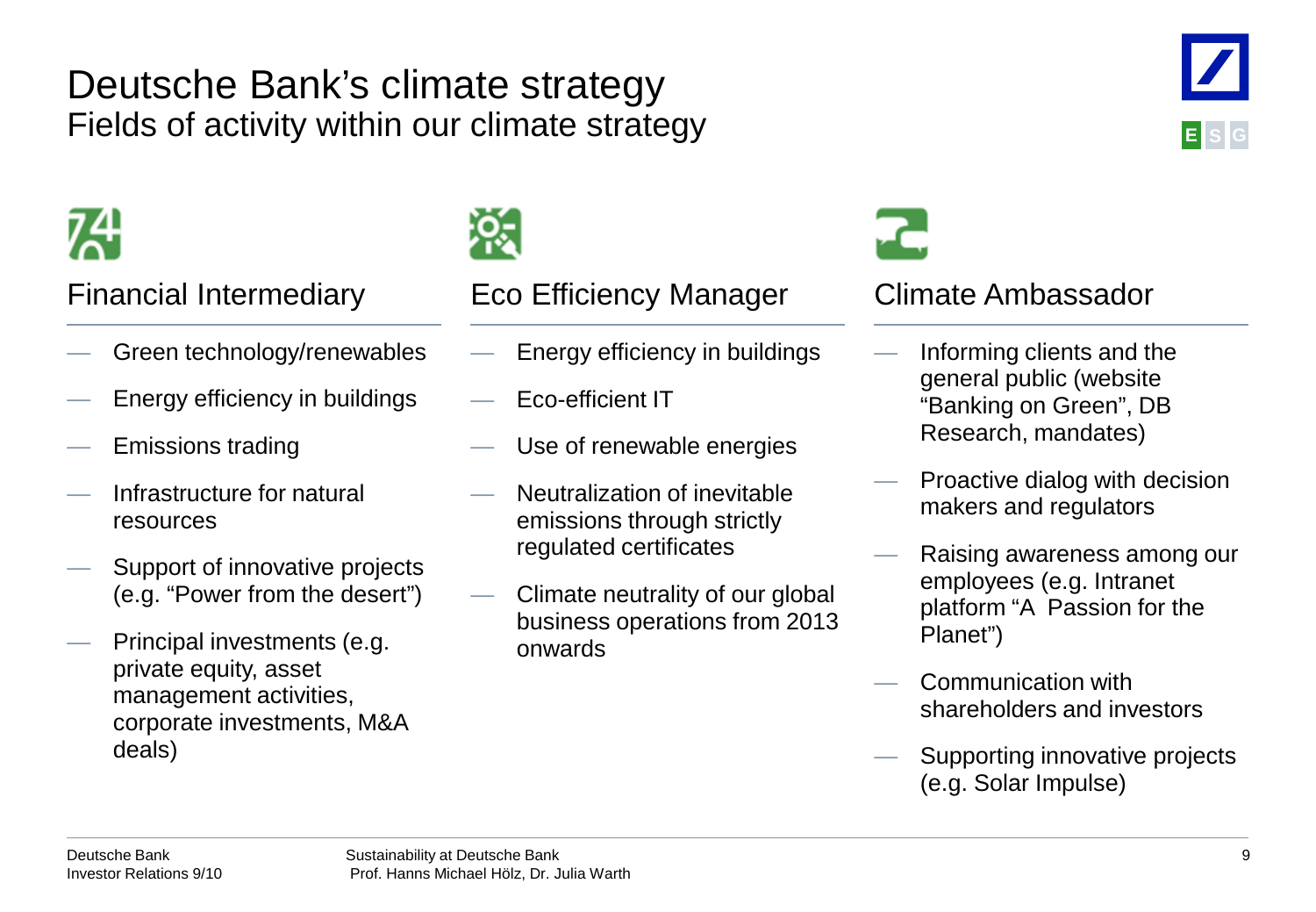

### Products to combat climate change

| <b>Description</b>                                                       |                            | <b>Results - Examples</b>                                                                                                                                                                                                                                                                                                                                                           |
|--------------------------------------------------------------------------|----------------------------|-------------------------------------------------------------------------------------------------------------------------------------------------------------------------------------------------------------------------------------------------------------------------------------------------------------------------------------------------------------------------------------|
| <b>Sustainability-oriented funds</b><br><b>issued by DWS/DB Advisors</b> |                            | Invested assets of EUR 3 bn as of 30 Jun 2010<br>Institutional ESG strategies for equities, fixed income and multi asset<br>Institutional Climate Change / Environmental strategies for fixed income and private equity<br>Mutual funds including DWS Invest Responsibility, DWS Climate Change, DWS New<br>Resources,                                                              |
| Asset management on the basis of<br>sustainable investments by PWM       |                            | Discretionary portfolio management with sustainable investments<br>Fund Wilhelm von Finck-Return and Sustainability (launch 2009)<br>Cooperation with oekom research (leading SRI rating agency in Germany)                                                                                                                                                                         |
|                                                                          | <b>Corporate financing</b> | Around 1.3 bn EUR credit volume for companies in the German MidCap domain to realize<br>investments in renewables                                                                                                                                                                                                                                                                   |
| int in<br>renewable<br>energies<br><b>Investme</b>                       | <b>Project financing</b>   | Financing of 21 wind parks in Germany (installed capacity: 316 MW)<br>Financing of 10 solar parks in Germany and Spain (installed capacity: 105 MW)<br>In course of construction: further solar parks in Germany, Spain, Italy (installed capacity:<br>approx. 50 MW)                                                                                                               |
|                                                                          | <b>Project development</b> | 28 completed projects in the wind energy field<br>Management of diverse solar projects in Spain, Italy (installed capacity: up to 70 MW)                                                                                                                                                                                                                                            |
| <b>Emissions trading</b>                                                 |                            | Origination and purchase of certificates for emissions reduction projects<br>Market leader with involvement in more than 60 CDM & JI projects<br>Participation in climate funds of the World Bank: Prototype Carbon Fund (PCF) and<br>Umbrella Carbon Facility (UCF)<br>Planned participation of approx. USD 10 m in Forest Carbon Partnership Facility (FCPF)<br>of the World Bank |

 $MW = mega$  watt;  $CDM = Clean$  development mechanism;  $JI = Joint implementation$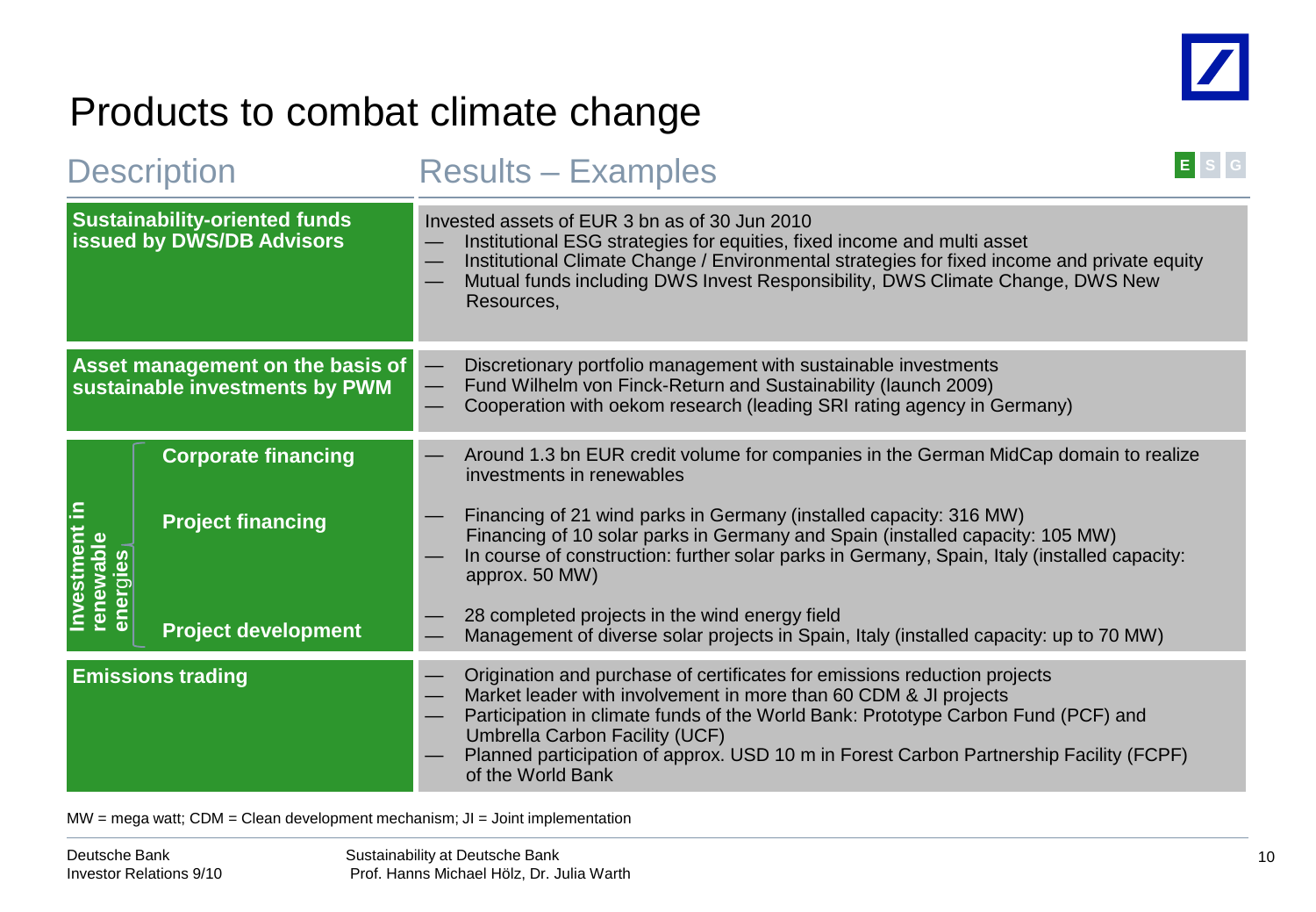# Dii: socio-political engagement in a large scale





### Dii Concept

- Aims at supplying an important share of Continental Europe's total annual electricity demand by 2050 with electricity from clean solar and wind energy sources in MENA region
- Will conduct a study to elaborate a holistic power generation, transmission and storage concept which will optimize:
	- the levelized cost of green electricity delivered to Europe,
	- the impact on the environment,
	- energy safety and security, in addition to political and socio-economic aspects.
- Based on the recommendations of the study Dii plans to implement solar and wind power generation assets, power transmission lines and utilization concepts for existing energy storage systems and/or build new storage systems
- Would require a multi-phased approach
- Deutsche Bank (and all of the other partners) actively support the work of DII by participating in working groups, political talks, presentations ao

### Desertec Foundation was set up by

- Trans-Mediterranean Renewable Energy Cooperation
- German Association of the Club of Rome
- Royal Highness Prince Hassan of Jordan

DII GmbH

- 12 founding members incl. Desertec Foundation
- more members will be added



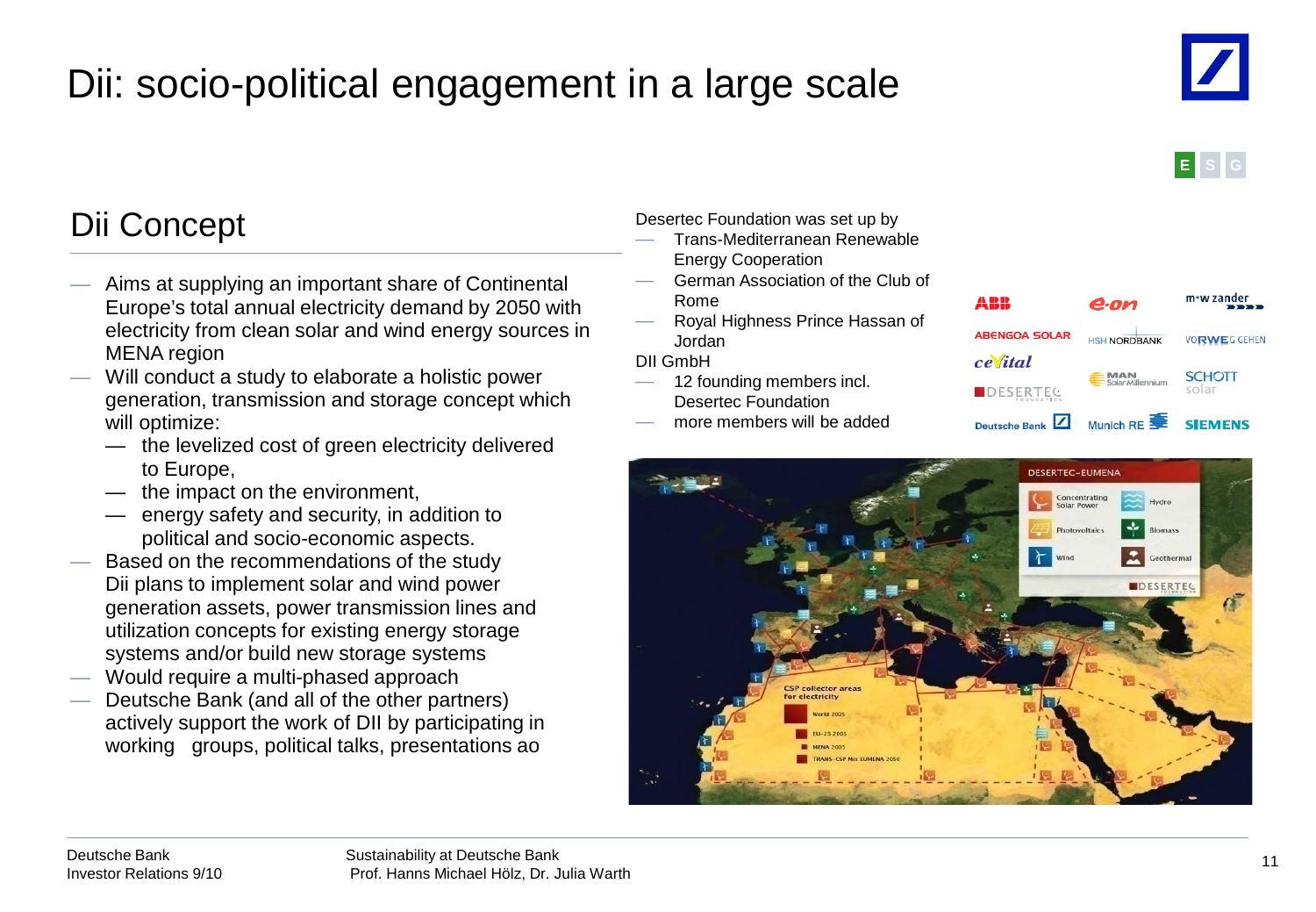## Carbon neutral from 2013 onwards



| <b>Timeline</b>    | Reduction of global carbon footprint by 20 percentage points every year over the next<br>five years (relative to 2007 base year)                                                                                                           |
|--------------------|--------------------------------------------------------------------------------------------------------------------------------------------------------------------------------------------------------------------------------------------|
| <b>Inventory</b>   | Approximately 523,000 tons of $CO2$ worldwide<br>Primarily covering emissions associated with energy use, travel, and air conditioning                                                                                                     |
| <b>Calculation</b> | Based on methodology of "greenhouse gas protocol"<br>Scope 1: Fossil fuel combustion, refrigerant leakage from cooling equipment<br>Scope 2: Electricity and steam<br>Scope 3: Air business travel/other business travel related emissions |
| <b>Measures</b>    | Sustainable improvements in<br>energy efficiency of buildings and infrastructure<br>increasing use of renewable energy sources<br>$\longrightarrow$<br>purchase of emission certificates to offset any remaining emissions                 |
| <b>Review</b>      | Independent review of inventory process by ERM Certification & Verification Services,<br>London                                                                                                                                            |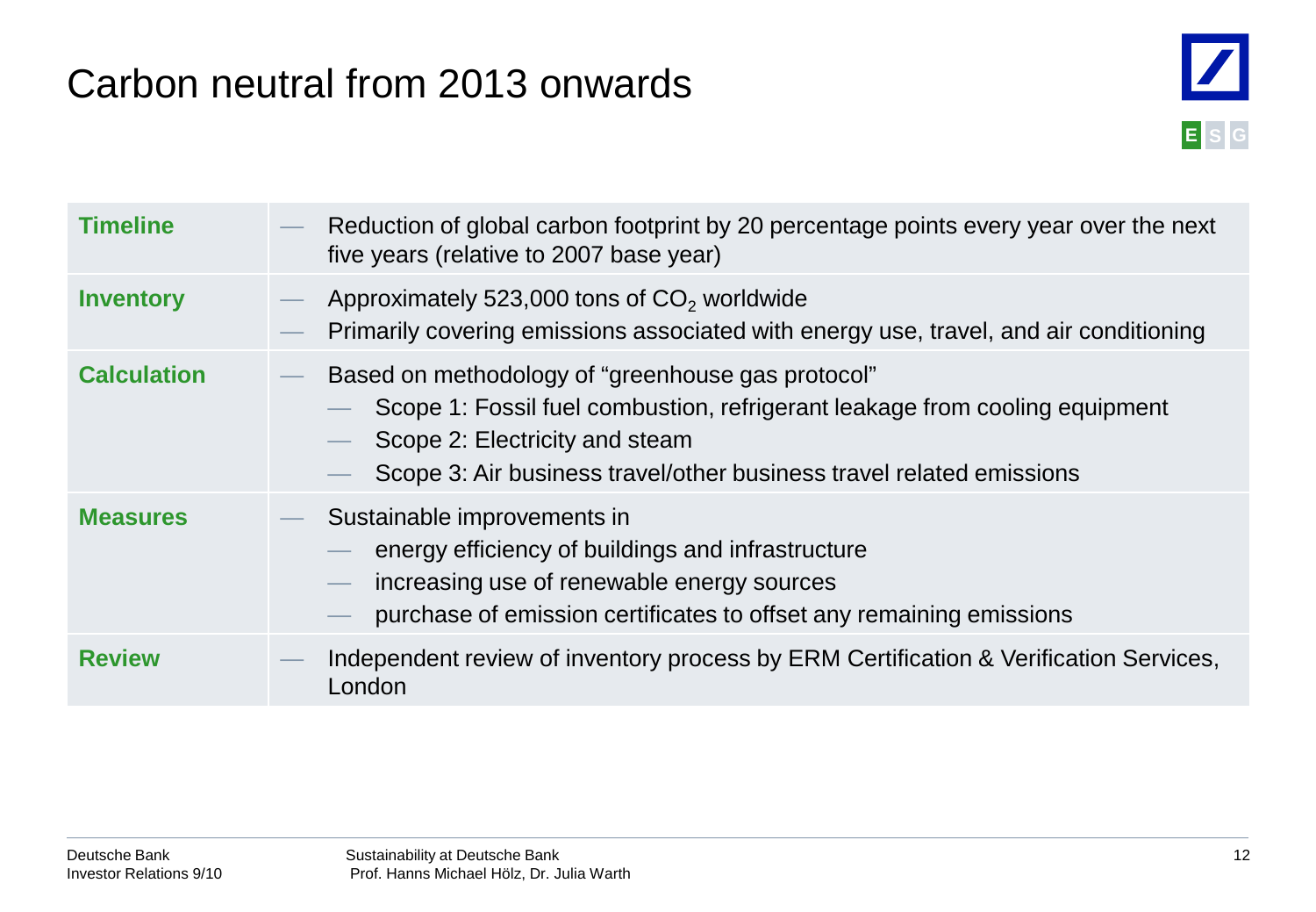## Greentowers – benchmark for future projects



In the course of Europe's most comprehensive reconstruction project, Deutsche Bank's towers in Frankfurt, Germany, are being turned into one of the most environmentally friendly high-rise buildings in the world.

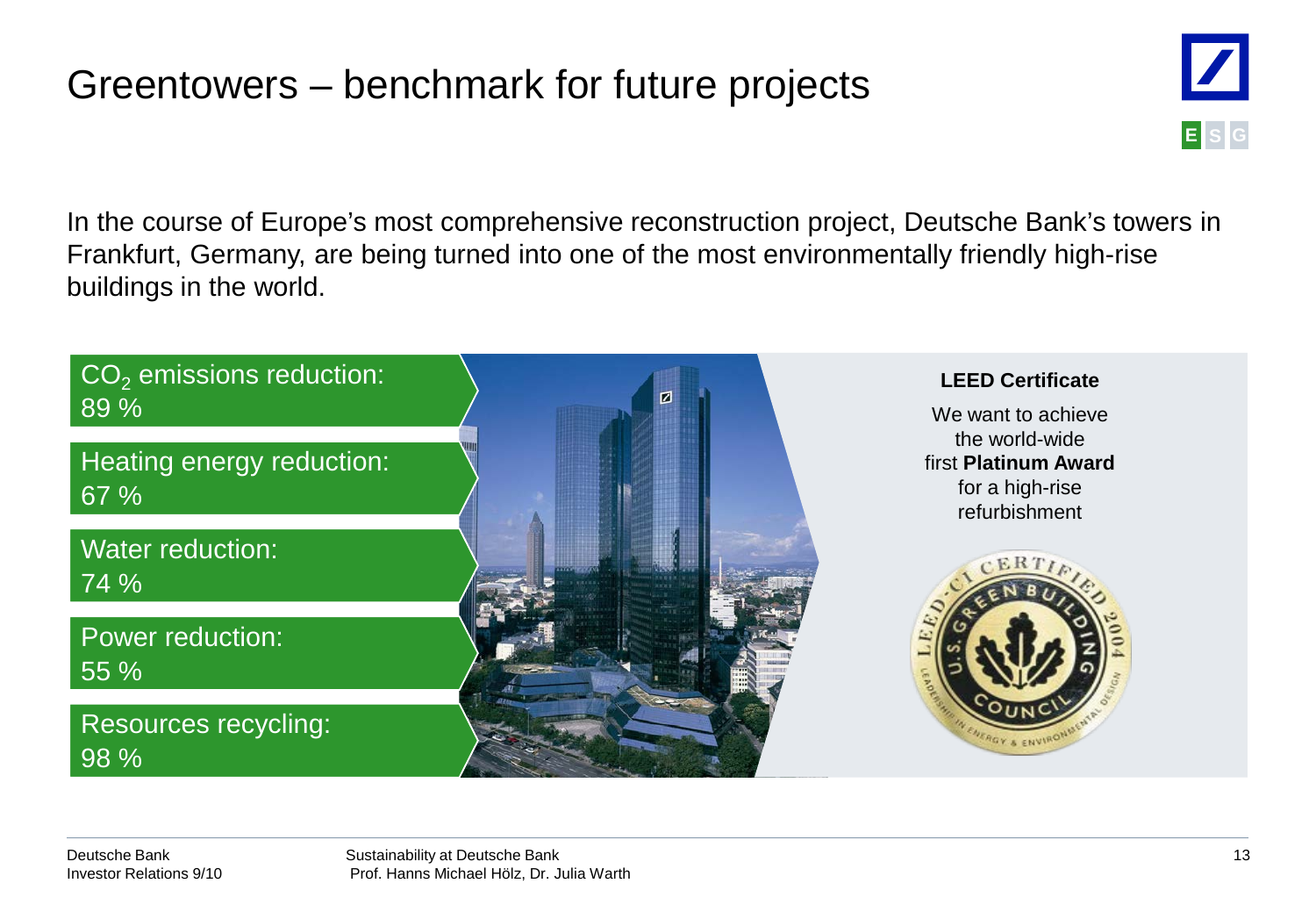



- 1 Core aspects of Deutsche Bank's sustainability strategy
- 2 Environmental aspects
- **3 Social aspects**
- 4 Governance aspects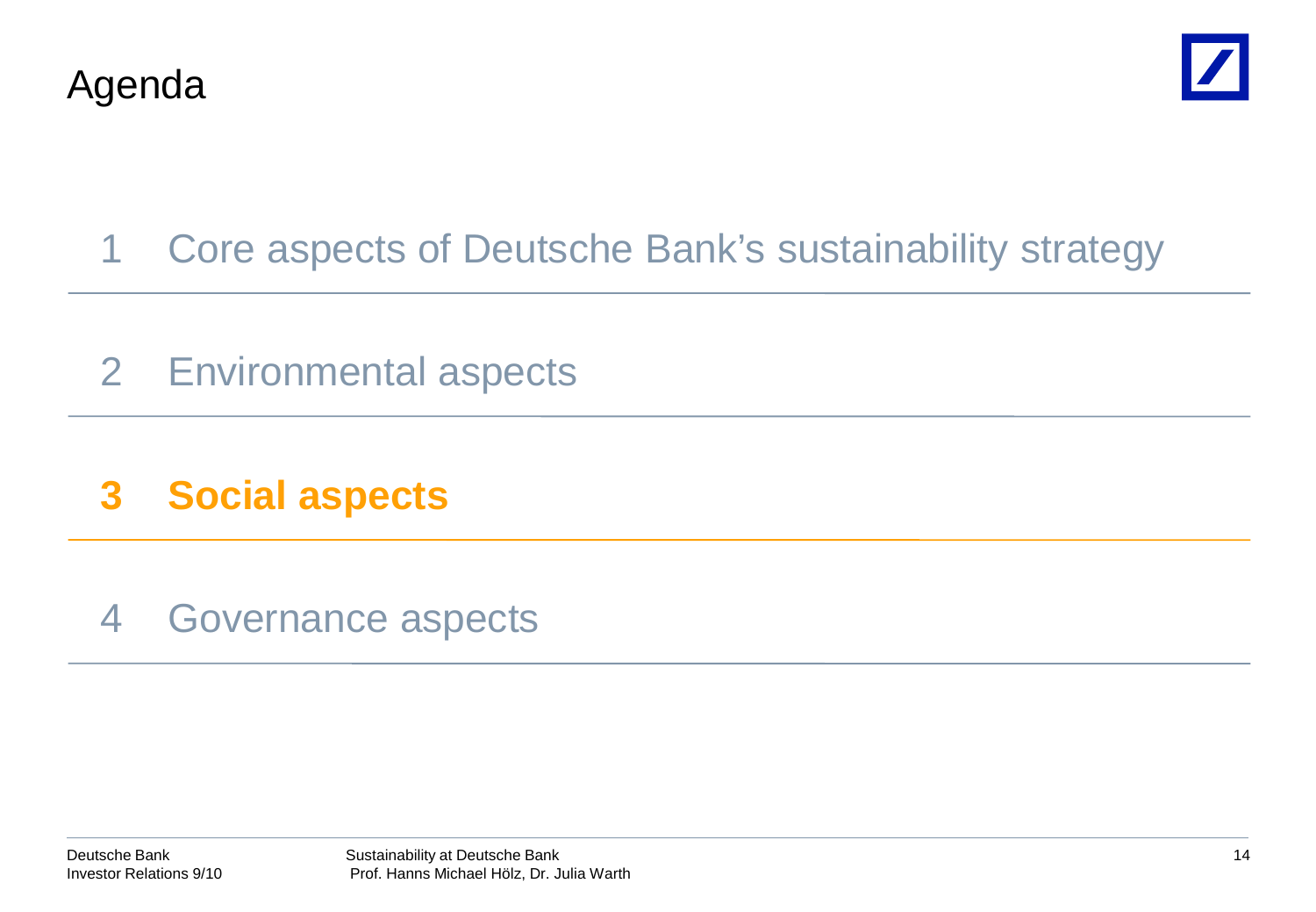### Deutsche Bank as an employer





### Number of employees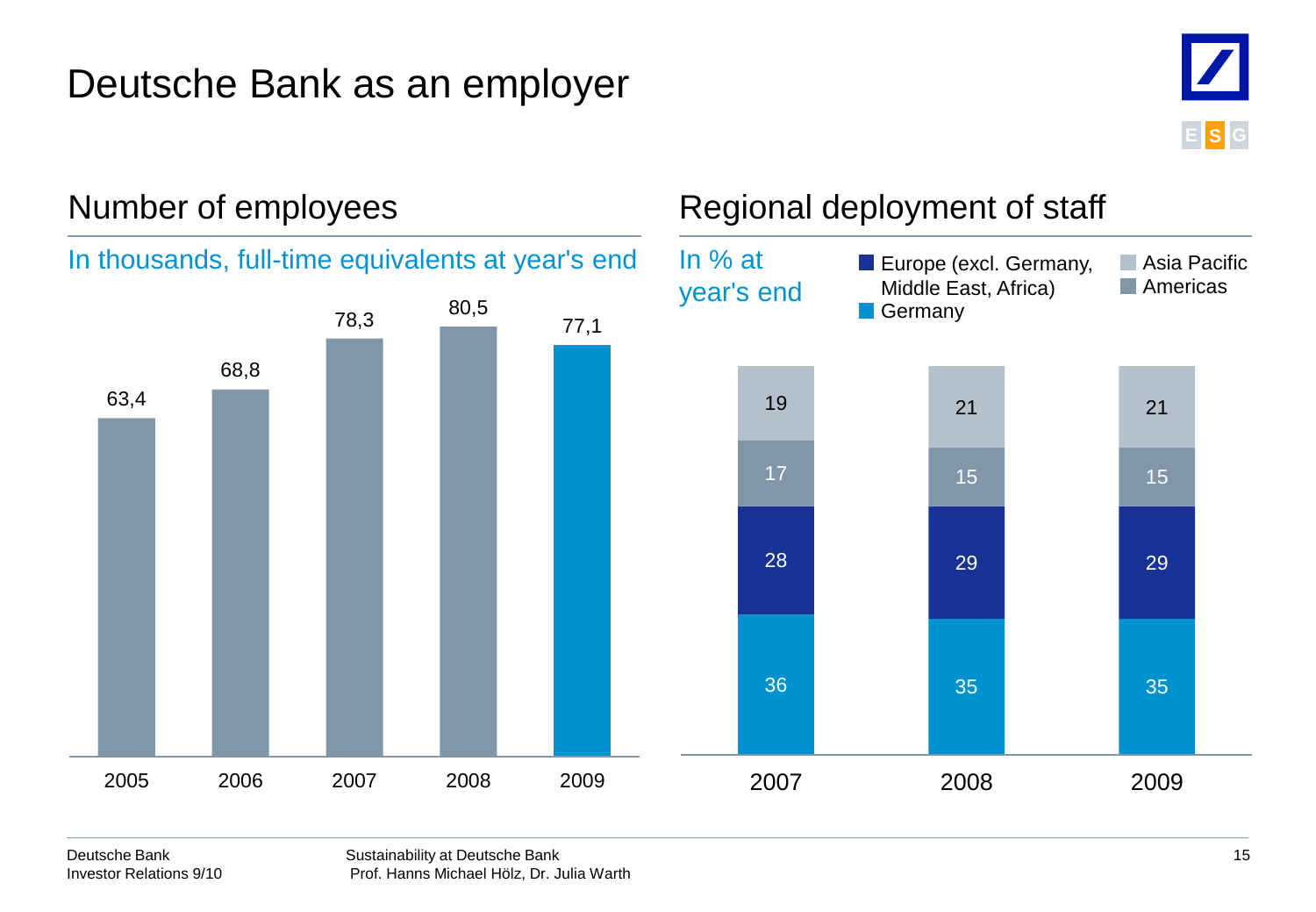### Deutsche Bank as an employer



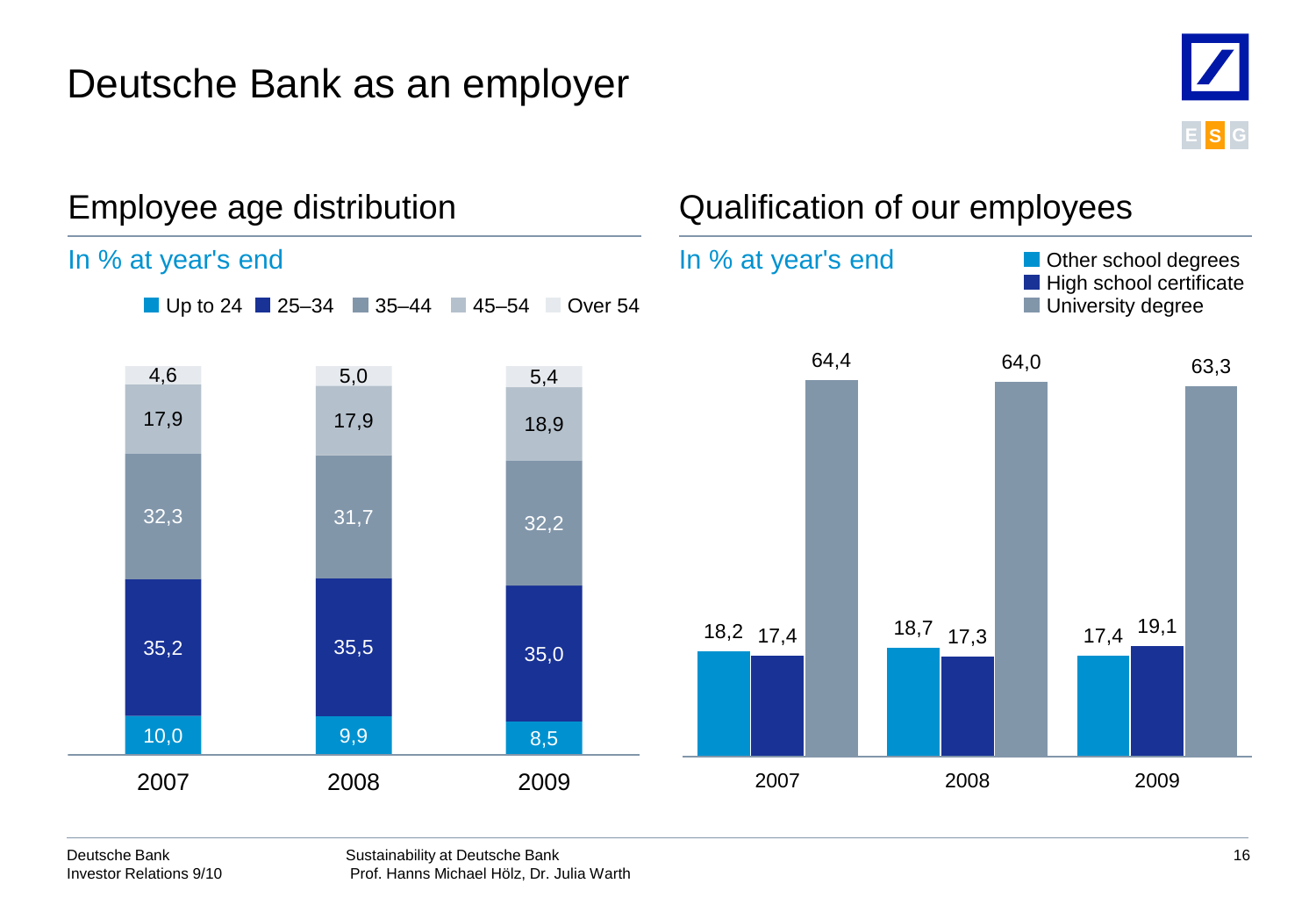# Employee commitment – highest result in 10 years



Deutsche Bank's commitment index comprises three main elements: the emotional attachment to the Bank (identification), the willingness to go the 'extra mile' for the Bank (engagement) and the expectation to stay with the Bank (retention).

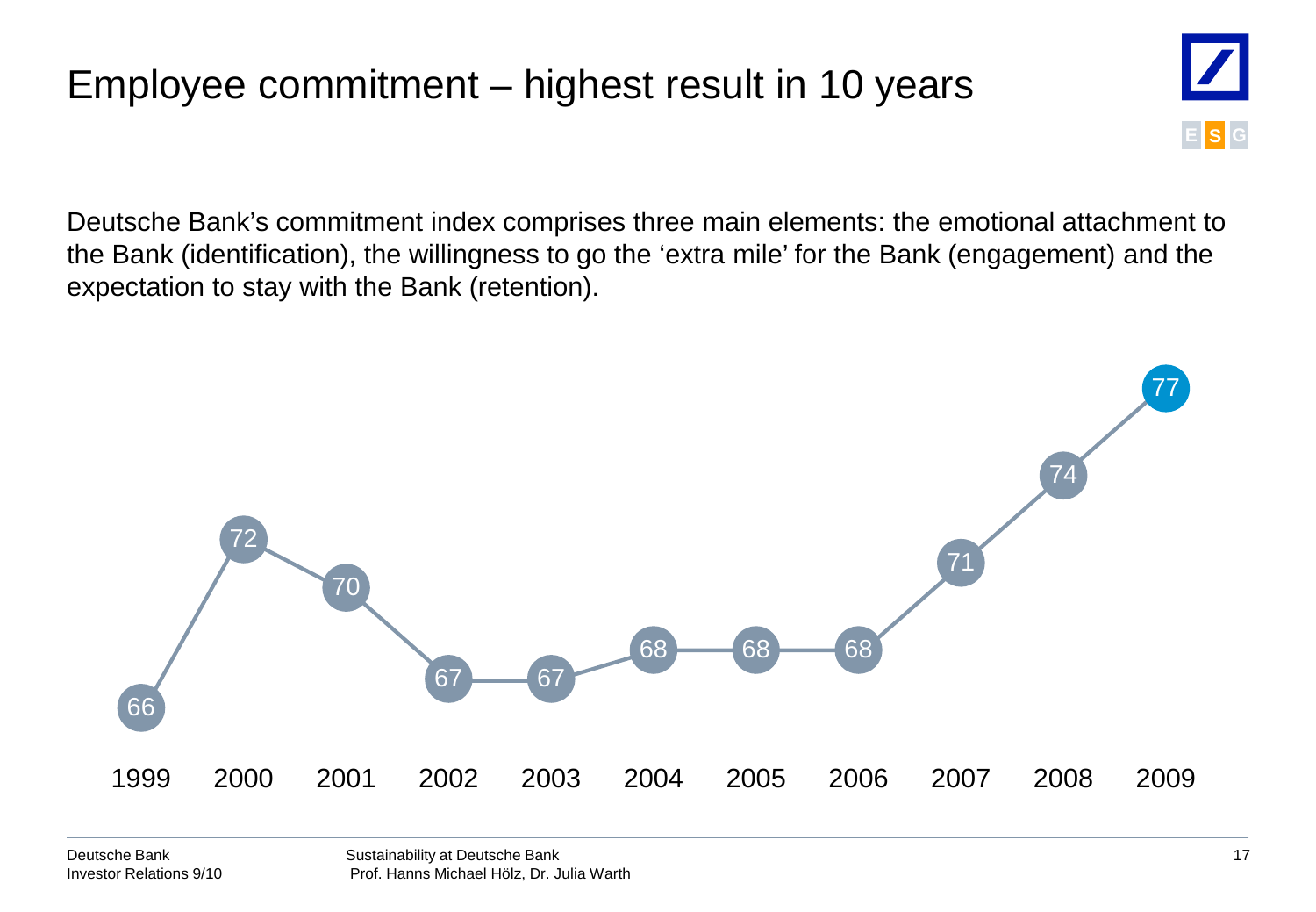# Deutsche Bank's commitment to gender diversity

### **Accomplished Top Leaders Advancement Strategy (ATLAS)**

Programme, established in 2009, to select 20 women every year from all business units and regions to groom suitable candidates for the bank's top management.

### **Deutsche Bank Women Global Leaders**

Programme, launched in April 2010, for 34 female directors to enhance leadership skills.

### **Women in European Business/Women on Wall Street**

Initiatives to create networking forums where professional women can share experiences and expertise to further their career development.

Total percentage of women, in %



Percentage of women in management positions, in % (Managing Director, Director)



**E S G**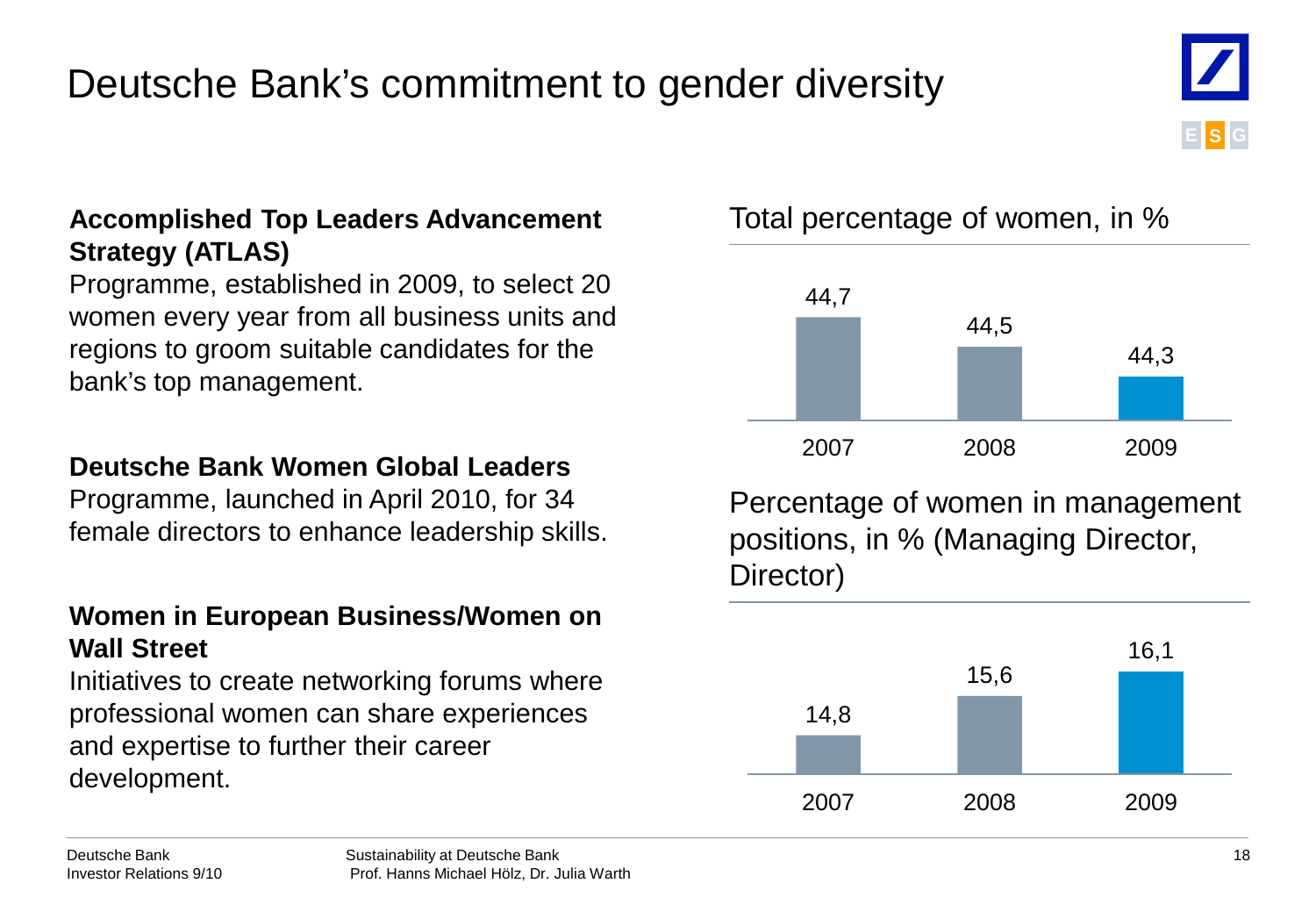# Human and labor rights



### Human rights

- International guidelines (e.g. the World Bank Standards, the OECD Principles for Multinational Enterprises, the UN Global Compact Principles) are applied in our business
- Deutsche Bank's Code of Conduct requires to maintain equal opportunities by not discriminating based on age, disability, ethnic background, skin color, gender, pregnancy, sexual orientation and identity, nationality, religion, civil status, or any other characteristic
- In 2010 a human rights program to further raise consciousness will be raised

### Labor rights

- Close and trusting collaboration with labor representatives is maintained
- International Labor Organization's (ILO) standards are strictly followed
- Deutsche Bank's Vendor's Code of Conduct includes the recognition of equal opportunities and the right to collective bargaining and adequate minimum wage and benefits – in case of violation, we end the business relationship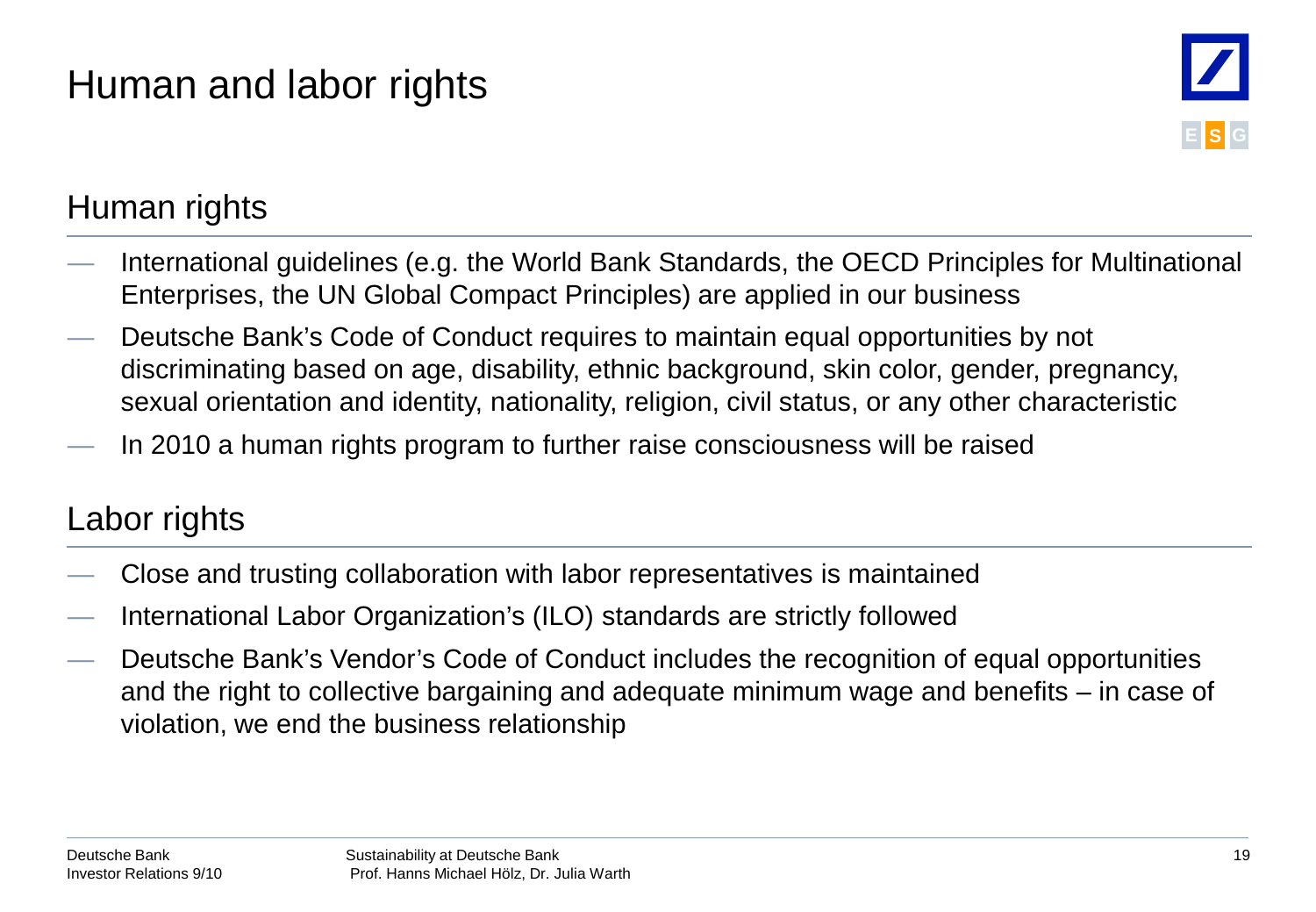# E-Learning on sustainability



Deutsche Bank Private Wealth Management Private & Business Clients Corporate Investment Bank Asset Management Private Wealth Private & Business Corporate Investment Infrastructure Asset Management In-house **Operations** Introductory Module: Sustainability and Deutsche Bank General Module: Climate Change and Deutsche Bank General Module: Managing Sustainability & ESG issues at Deutsche Bank General Module: Reputational/ESG Risks Dec 09 Available since Dec 09 Dec 09  $\sim$  Nov 10 Financial Markets Financing Individuals — Understand the dimension and importance of acting sustainably — Recognize the various areas of action within Deutsche Bank Learn how Deutsche Bank has implemented sustainability Understand the impact and benefit of acting sustainably within the own working environment Raise awareness on "what I can do" Goals — Available in English, German, Italian, Japanese Languages  $\checkmark$  $\checkmark$  $\checkmark$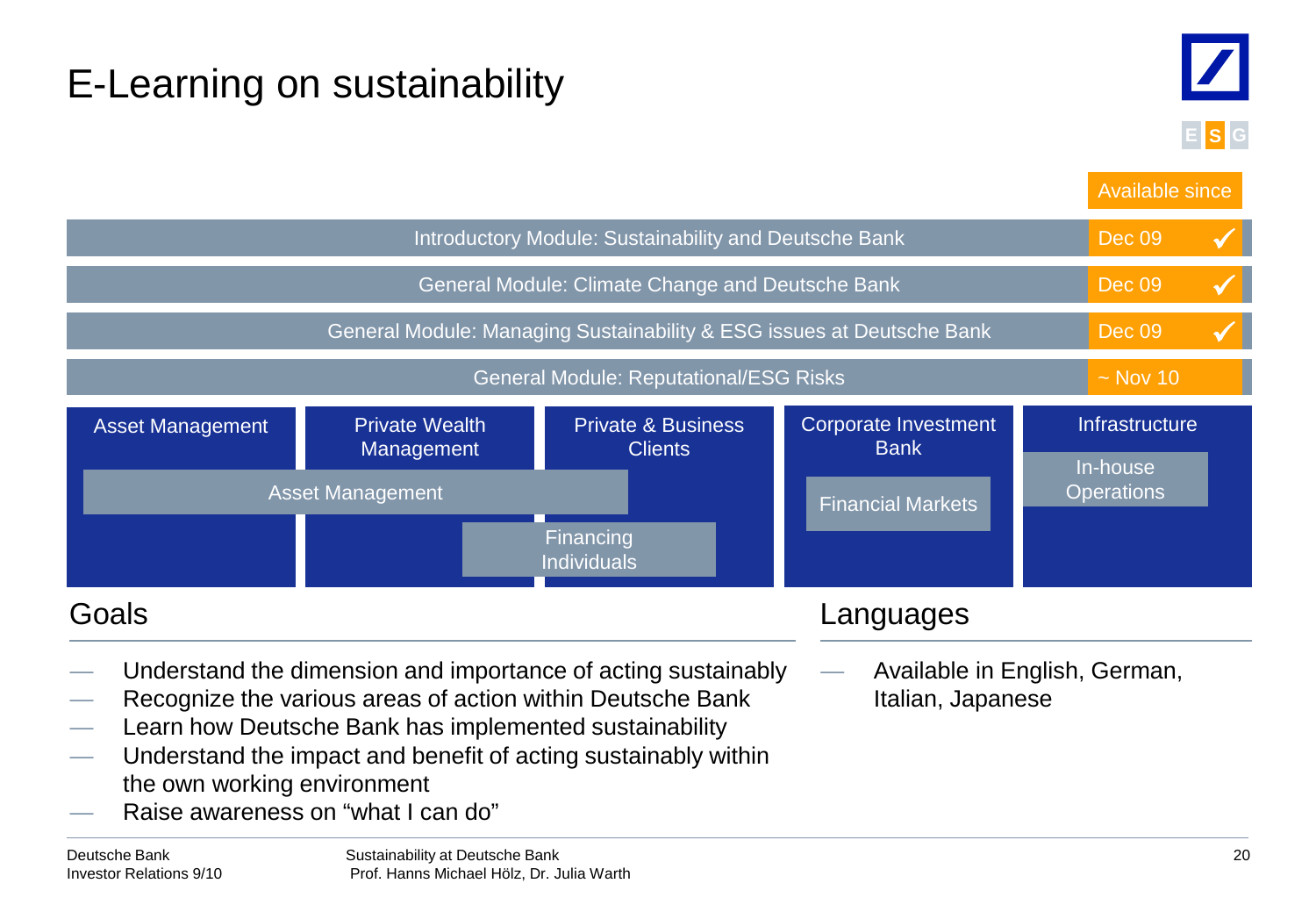# Corporate citizenship – how we spend our money









### Investment by region (2009) Investment by area of activity (2009)

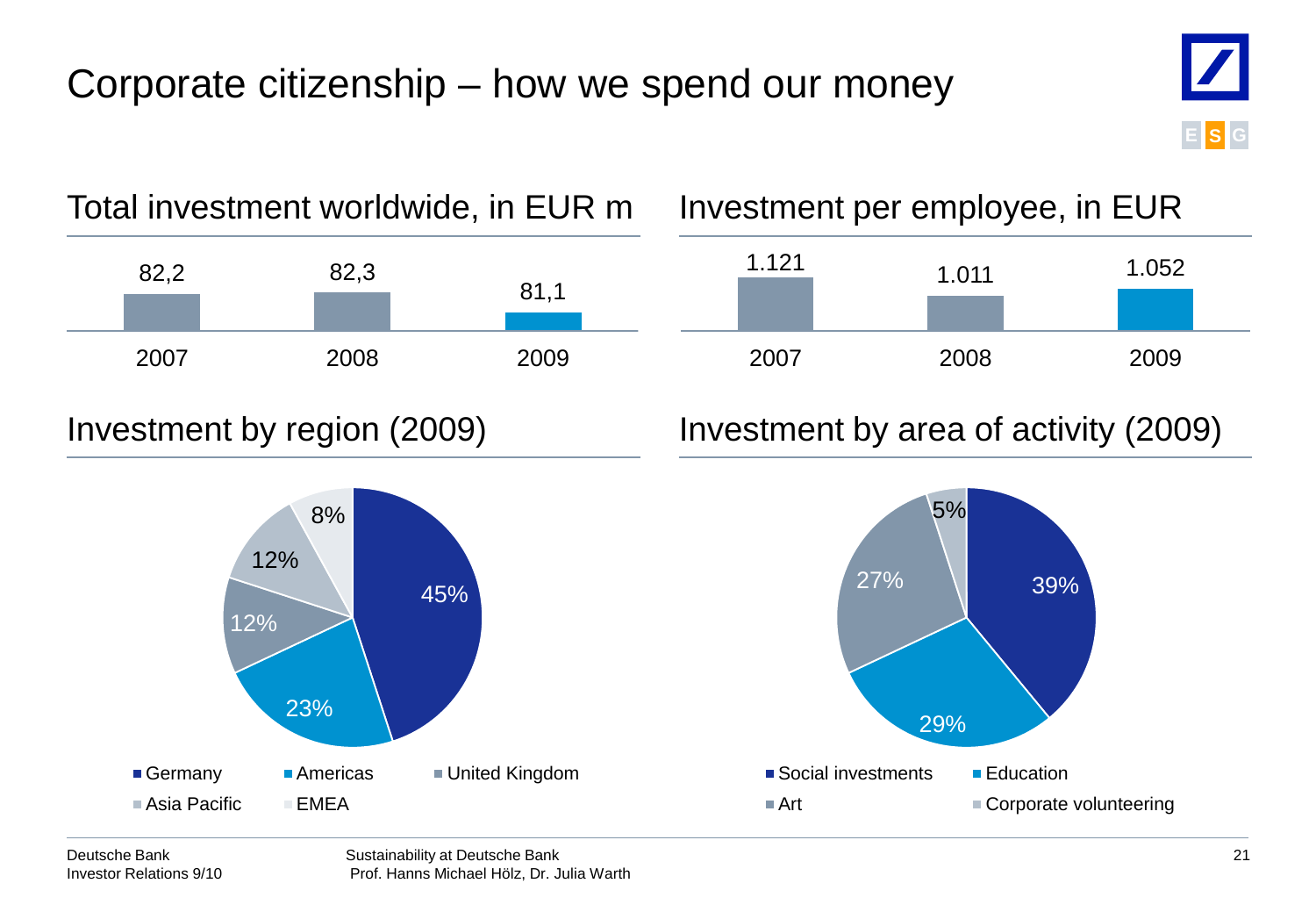# Microcredits – from philanthropy to the business case



Via Deutsche Bank approximately **USD 195 m** have been channeled to more than **110 microfinance institutions** in more than **47 countries** in the past twelve years. Result: aggregate loan volume of **USD 1.19 bn** has been granted to **2.6 m borrowers** so far.

### **DB Microcredit Development Fund (DBMDF)**

 $-$  Since 1997 investment of USD 7.2 m in loans to 58 microfinance institutions in 33 countries

### **Global Commercial Microfinance Consortium**

Aggregate lending of USD 80.6 m; closed in 2005; 47 loans in 24 countries

### **db Microfinance-Invest No. 1**

- Debt securities of Euro 60 m, issued in 2007 with EUR 38 m secured by Deutsche Bank's private clients, EUR 18 m by Kreditanstalt für Wiederaufbau and EUR 4 m by Deutsche Bank
- Money will be used by 20 microfinance institutions to grant at least 100,000 micro loans in 15 emerging and developing countries

### **FINCA Microfinance Fund BV**

— Subordinated debt of USD 21.2 m, closed in 2009, raised for 7 affiliates of FINCA International, a microfinance network



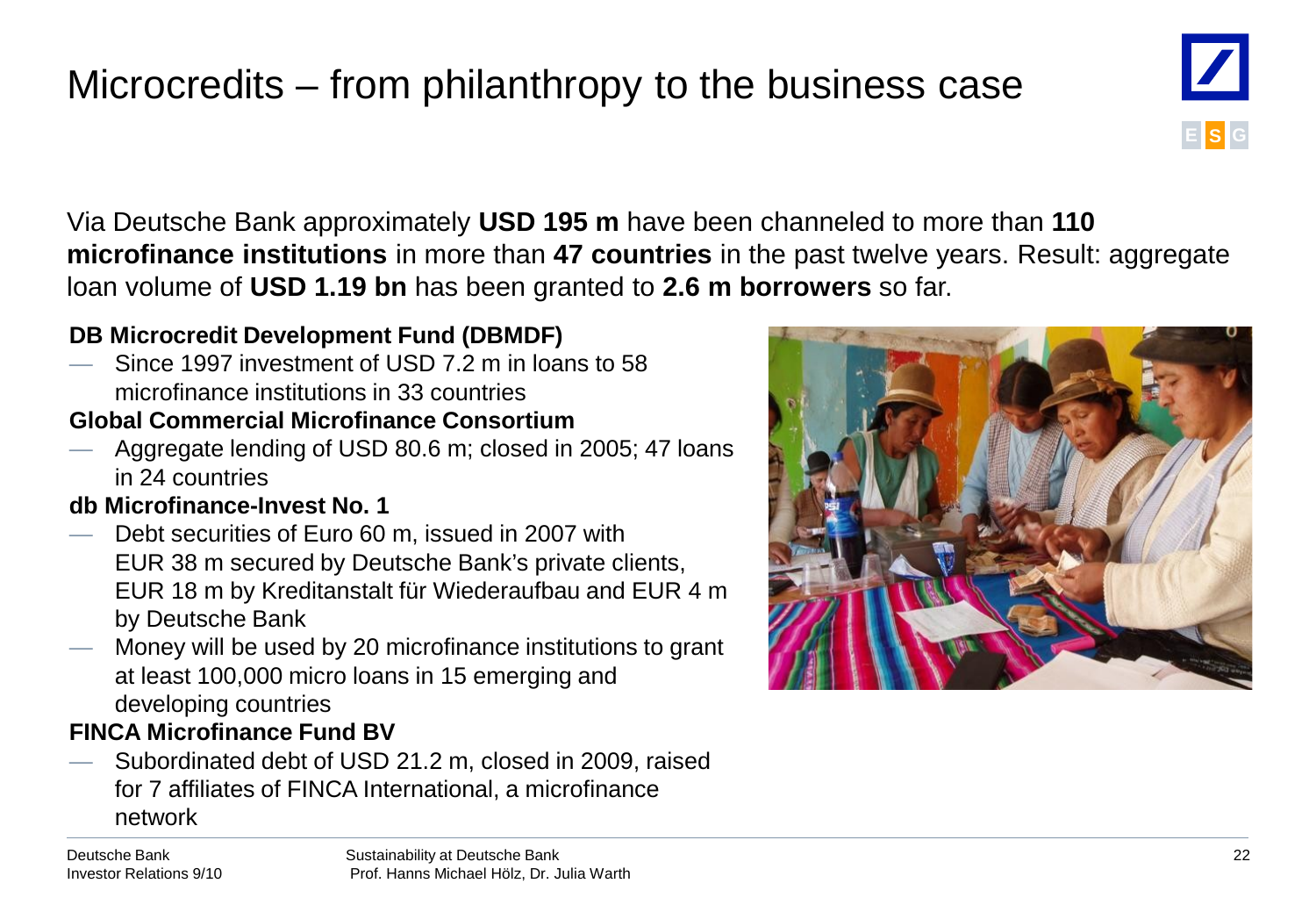



- 1 Core aspects of Deutsche Bank's sustainability strategy
- 2 Environmental aspects
- 3 Social aspects

### **4 Governance aspects**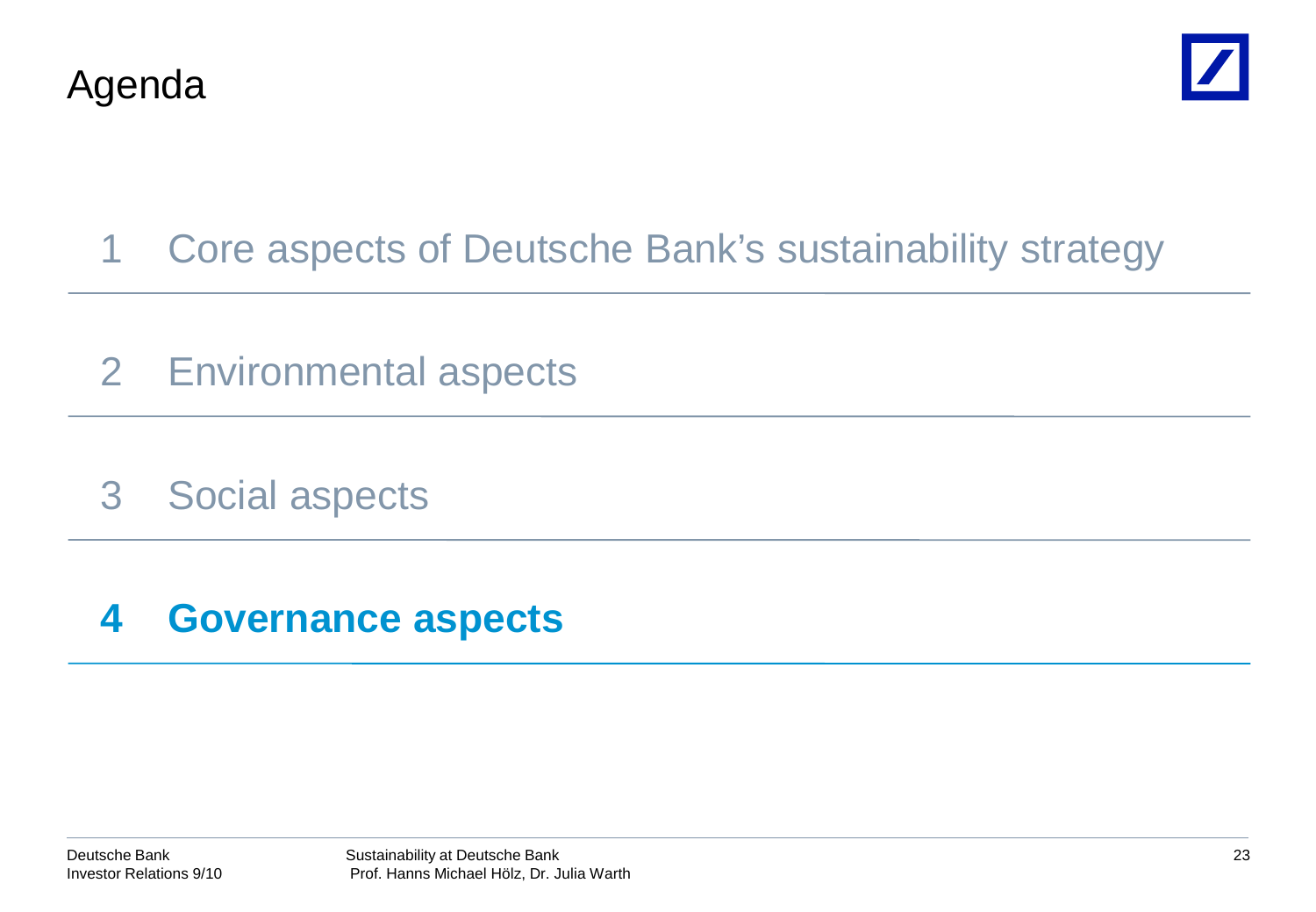# Function of the Supervisory Board and Management Board



Supervisory Board (20 members):

Chairman's Committee, Mediation Committee, Risk Committee, Audit Committee, Nomination Committee



— Develops recommendations that are presented to the Management Board for decisions

company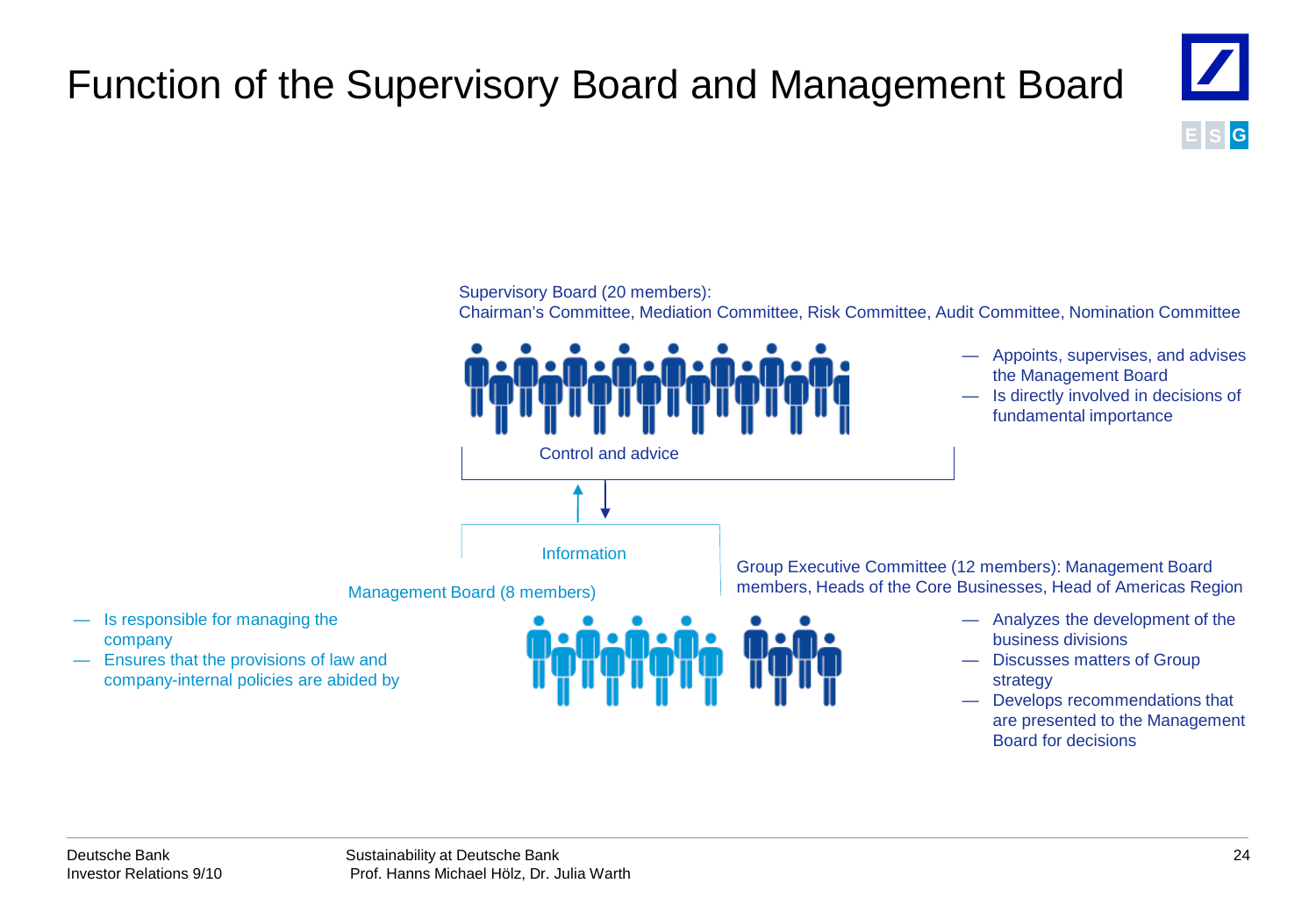## The key functions of Deutsche Bank's compliance processes



- Providing advisory support to business on applicable laws, rules and regulations
- Codifying and communicating global and local compliance principles, standards and procedures
- Conducting surveillance and monitoring of compliance standards
- Supporting Deutsche Bank's information barriers through control room functions
- Providing periodic training to employees regarding applicable laws, rules and regulations
- Anti-money laundering program: Protecting the bank against money laundering, terrorism and other financial crimes

Number of compliance training classes attended by Deutsche Bank employees



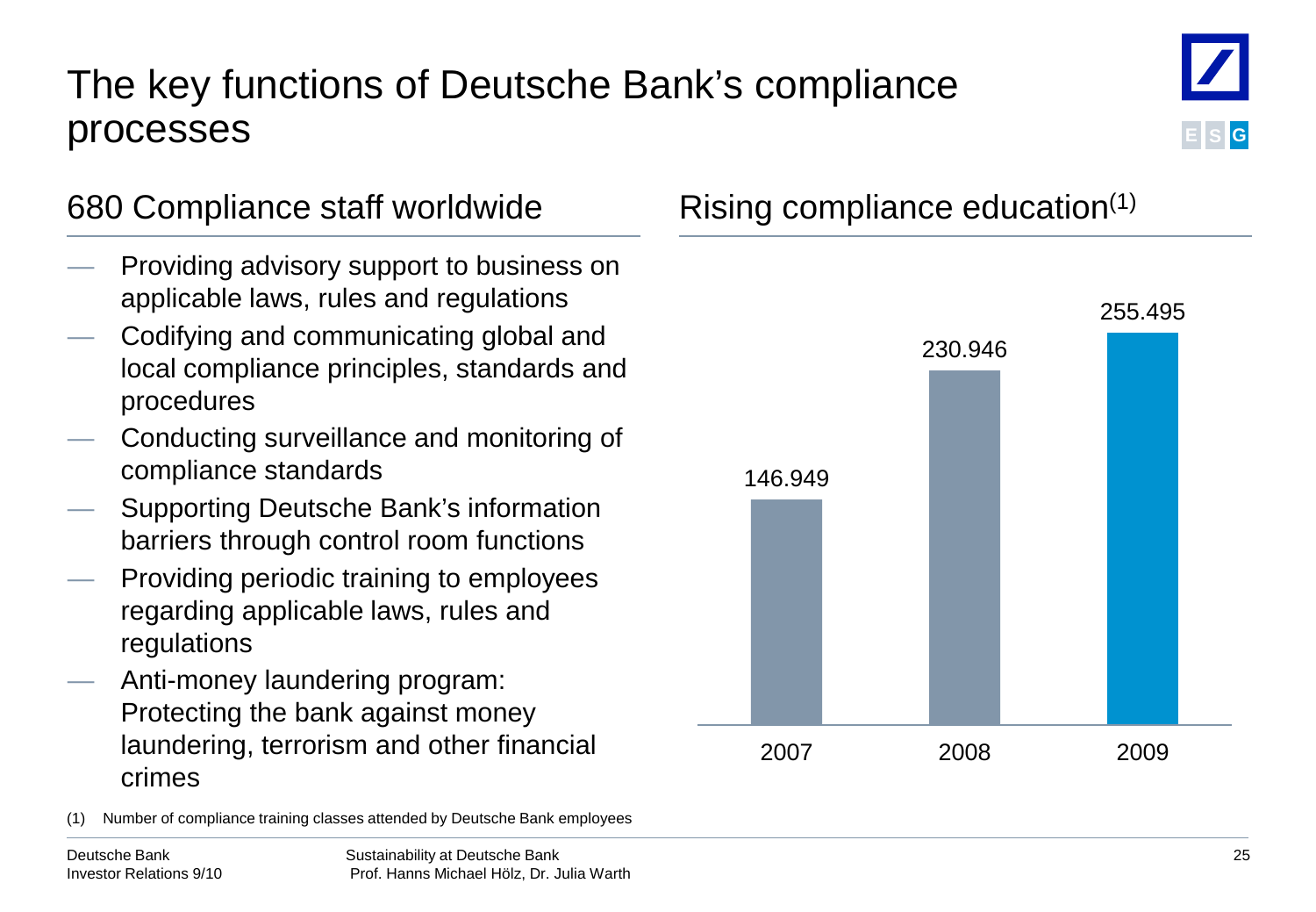## Compensation plan



| <b>Key features</b>             | Compensation model in accordance with G20 and FSB guidelines<br>Reviewed by key regulators (BaFin, FSA, Fed)<br>Significant portion of compensation deferred<br>Existing clawback option further upgraded and significantly extended<br>From 2010, introduction of pay mix shift: higher proportion of fixed vs. variable pay<br>Enhancement of independent governance of all comp-related aspects                                                      |
|---------------------------------|---------------------------------------------------------------------------------------------------------------------------------------------------------------------------------------------------------------------------------------------------------------------------------------------------------------------------------------------------------------------------------------------------------------------------------------------------------|
| <b>Deferred</b><br>compensation | Deferred compensation split: 75 % restricted equity, 25 % restricted incentive (cash)<br>Vesting period: 3 3/4 years (equity), 3 years (cash): no vesting in first year                                                                                                                                                                                                                                                                                 |
| <b>Clawback</b><br>option       | All deferred awards for senior executives and selected business leaders as per BaFin<br>requirements subject to full clawback<br>All restricted incentive awards also subject to clawback for Managing Directors globally<br>Clawback metric is linked to future multi-year financial performance<br>Forfeiture of all unvested deferred compensation in case of policy/regulatory breach<br>Forfeiture also in cases of significant revenue impairment |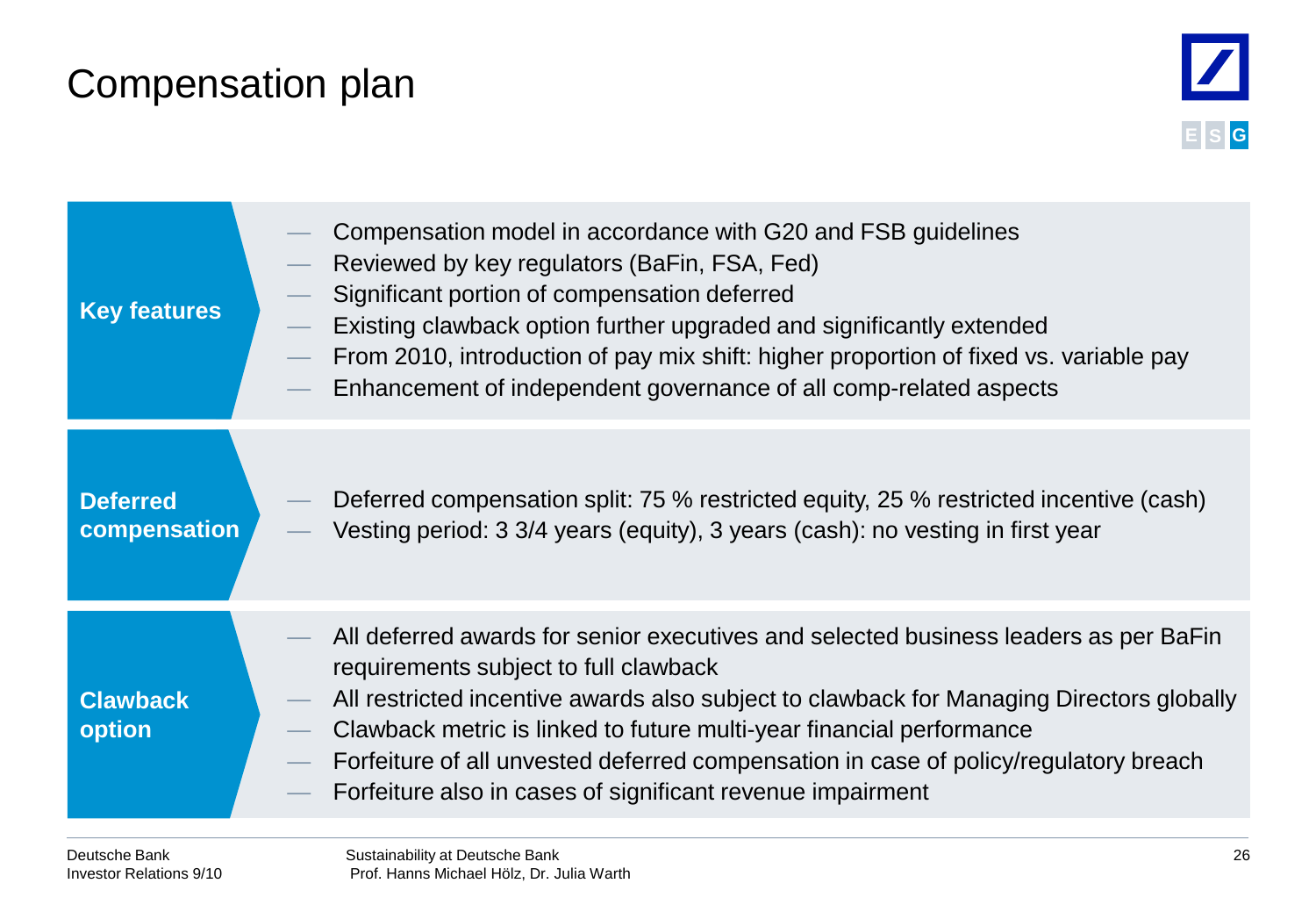# 2009 enhanced global reward governance structure (overview)



DB's enhanced Reward Governance Structure complies with regulatory requirements and ensures proper oversight and control for all compensation structures and practices on a group-wide basis. This reflects DB's global reach and the size and risk profile of its business activities.

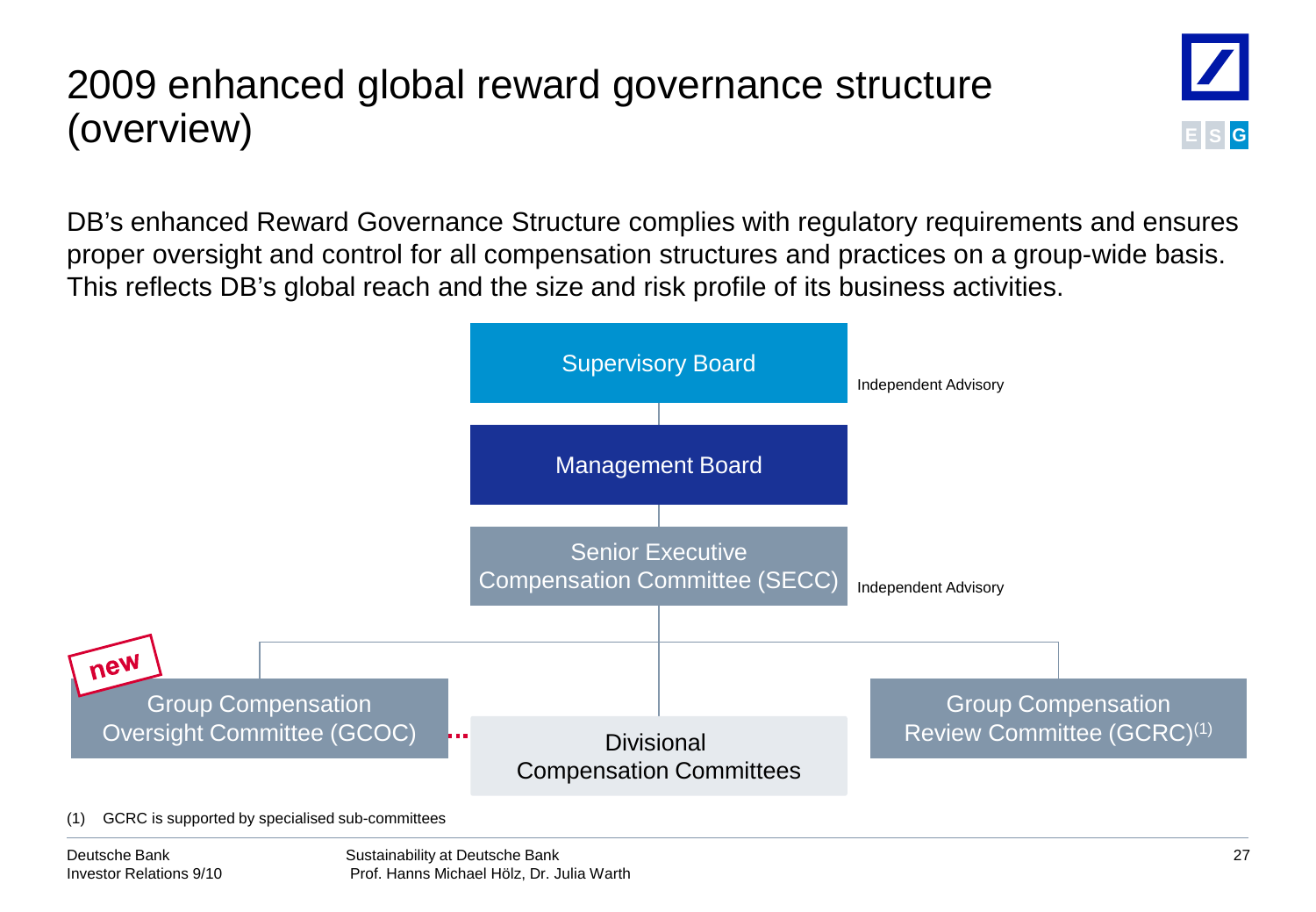# Targets, sustainability-oriented products and services



### Private Wealth Clients

- Targeted expansion of discretionary management solutions based on sustainable investments
- Greater commitment to losed-in investment funds with a focus on sustainability
- Creating awareness among our clients for the issues of ethical and sustainability investments

### DWS/DB Advisors

- Increasing the volume of sustainability managed funds on the basis of market developments
- Integration of the PRI into the investment process
- Further expansion of our range by building Multi Asset Products and ESG Advisory (service)

### Private & Business Clients

- Further integration of sustainable criteria into product portfolio
- Increasing sales of sustainability-oriented products
- Examining the feasibility of climate-friendly products

### Global Transaction Banking/ Structured Trade and Export Finance

— Further expanding the STEF position in the financing of health, infrastructure, and environment-related projects, therein focusing on the field of renewable energies

# Global Banking/

Asset Finance and Leasing

- Introduction of further sustainable products/projects for the utilization of regenerative energy and energy efficiency
- Expansion of operations and know-how transfer in growth regions

### Global Markets

Further expanding leading position in the field of global emissions trading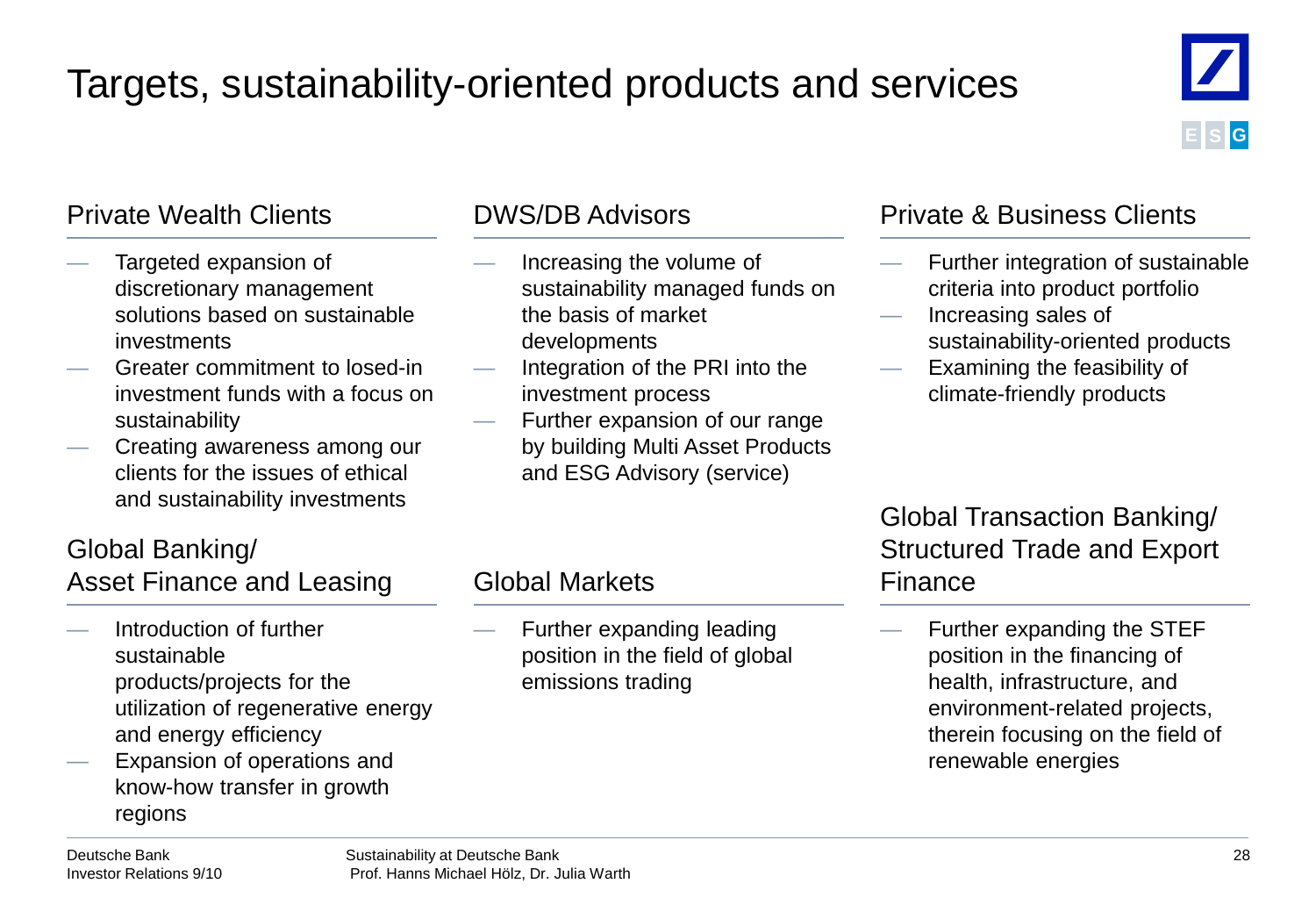# Results of sustainability ratings





### SAM<sup>(1)</sup> Sustainalytics<sup>(2)</sup>



### Oekom Research(3)



(1) Source: SAM Research Inc., Sep. 2010. Index Maximum: 100; (2) Source: Sustainanalytics, Rating 2009/2010, (3) Source: oekom Research AG, 2009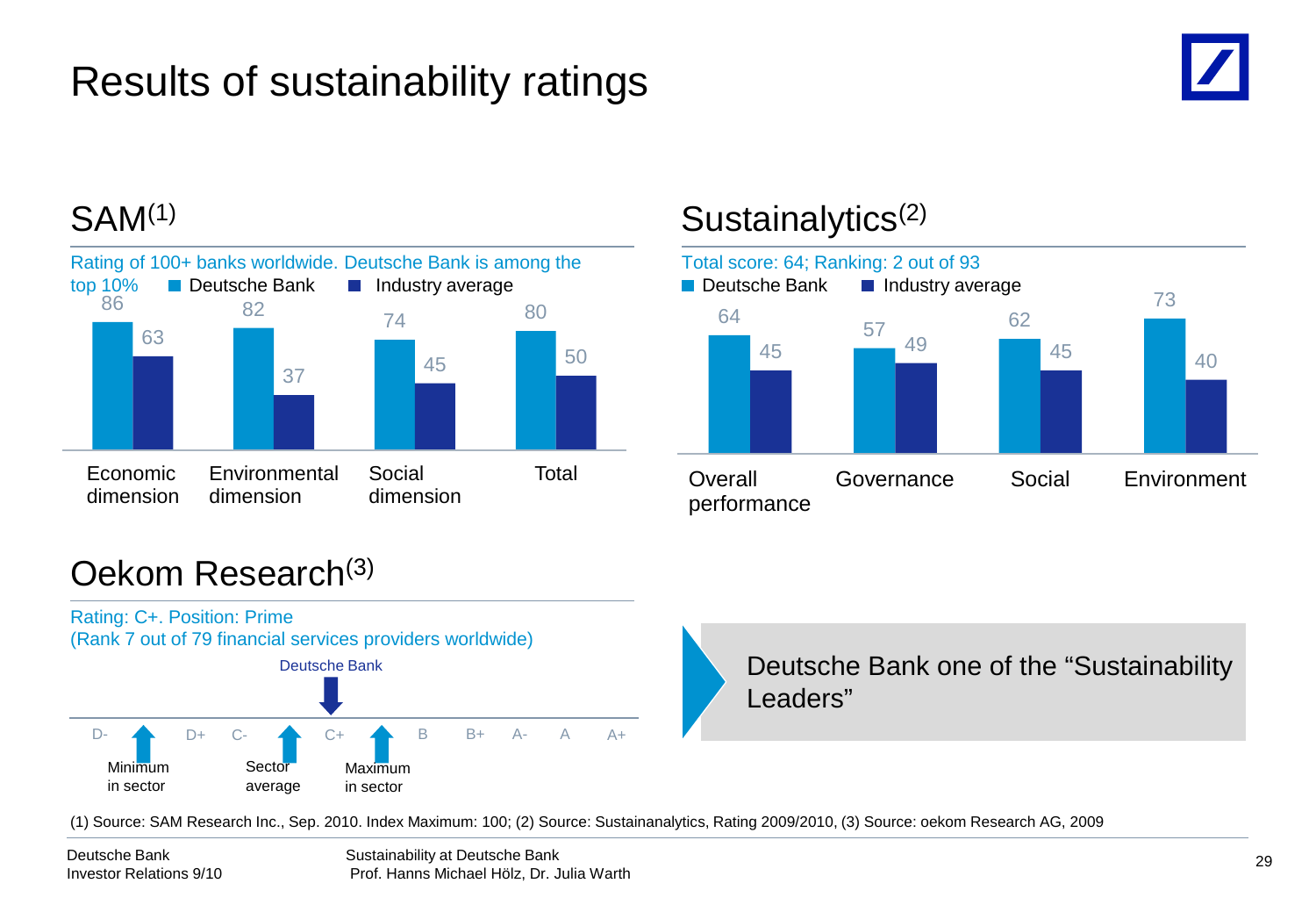### Investor Contacts



**Group Sustainability** Prof. Hanns Michael Hölz +49 69 910 34544 Group Sustainability Officer

Managing Director hanns-michael.hoelz@db.com

**Investor Relations** SRI Investors

Dr. Julia Warth +49 69 910 34537 Vice President in the settlement of the settlement of the settlement of the pullia.warth@db.com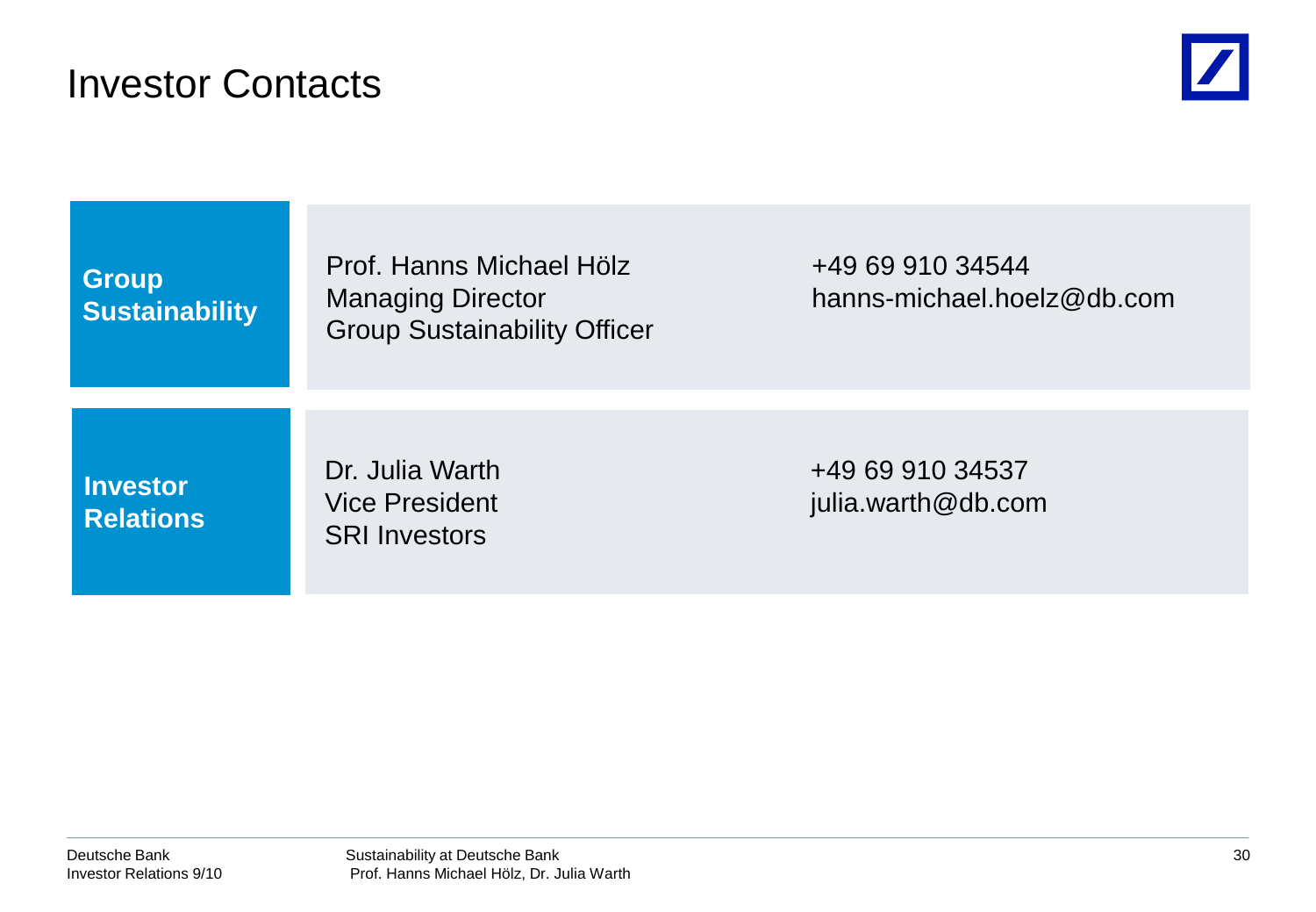Deutsche Banker Investor Relations 9/10



# Additional information

Passion to Perform

**Sustainability at Deutsche Bank** Prof. Hanns Michael Hölz, Dr. Julia Warth **London, 28 September 2010**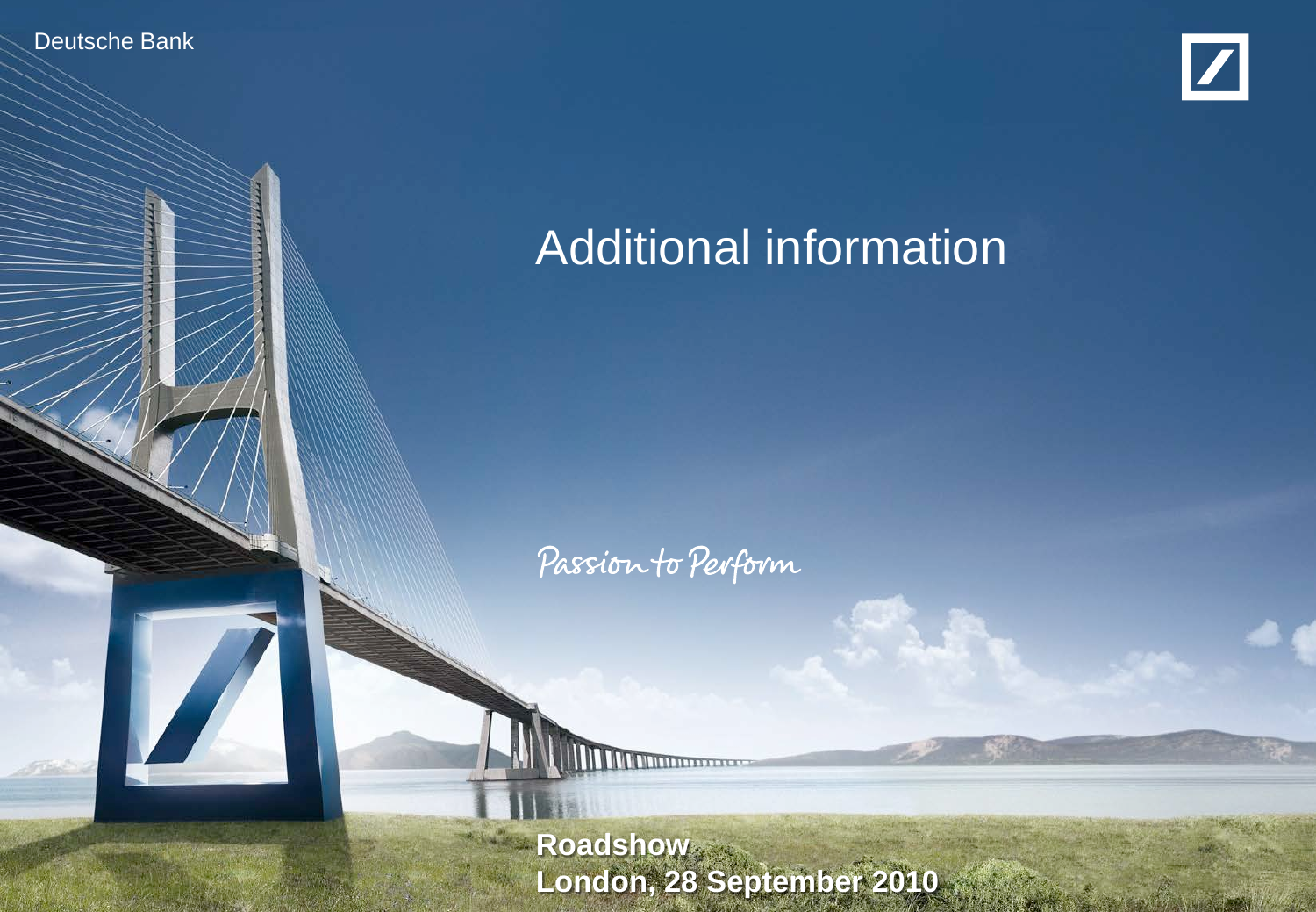### Governance structure Management Board and Group Executive Committee



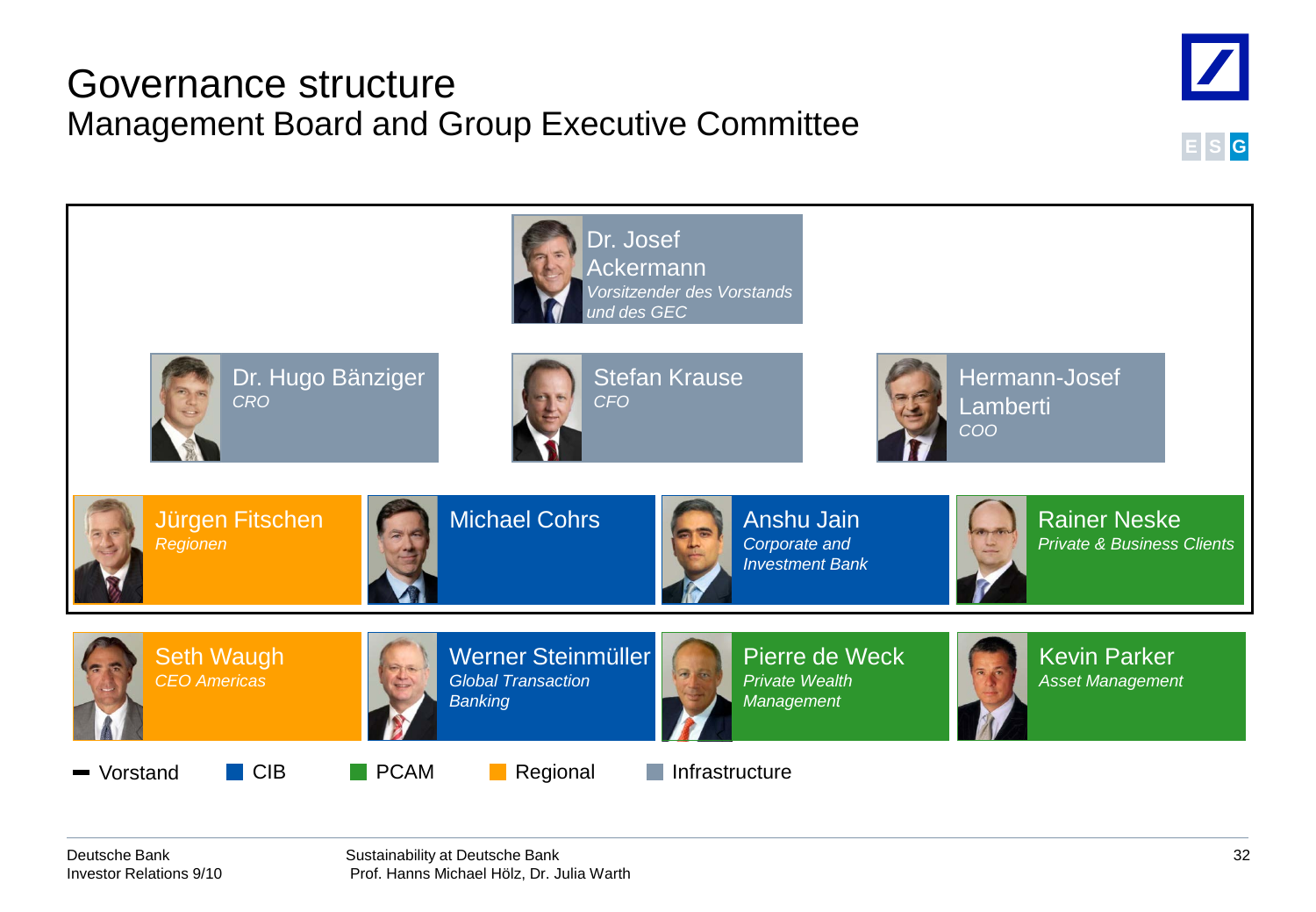## Members of Deutsche Bank's Supervisory Board





| <b>Member</b>                  | <b>Principal Occupation</b>                                                                       |                                            |
|--------------------------------|---------------------------------------------------------------------------------------------------|--------------------------------------------|
| Dr. Clemens Börsig             | Chairman of the Supervisory Board of Deutsche Bank AG                                             |                                            |
| Dr. Karl-Gerhard Eick          | Chairman of the Supervisory Board of Corpus Sireo Holding GmbH & Co. KG                           |                                            |
| Sir Peter Job                  | Other directorships: Non-executive Director of Schroders plc.                                     | In accordance                              |
| Prof. Dr. Henning<br>Kagermann | Former Chairman and CEO of SAP AG                                                                 |                                            |
| Suzanne Labarge                | Other directorships: Member of the Board of Directors of Coca-Cola Enterprises Inc.               | <b>Stock Corporation</b><br>Act elected by |
| Maurice Lévy                   | Chairman and CEO, Publicis Group S. A., Paris                                                     |                                            |
| Dr. Theo Siegert               | the Annual<br>Managing Partner of the Haen Carstanjen & Söhne, Düsseldorf                         |                                            |
| Dr. Johannes Teyssen           | <b>General Meeting</b><br>Chief Executive Officer and Chairman of the Management Board of E.ON AG |                                            |
| Tilman Todenhöfer              | Managing Partner of Robert Bosch Industrietreuhand KG, Stuttgart                                  |                                            |
| Werner Wenning                 | Chairman of the Management Board of Bayer AG, Leverkusen                                          |                                            |
| Wolfgang Böhr                  | Chairman of the Combined Staff Council Düsseldof                                                  |                                            |
| Heidrun Förster                | Chairperson of the Combined Staff Council Berlin of Deutsche Bank                                 |                                            |
| <b>Alfred Herling</b>          | Chairman of the Combined Staff Council Wuppertal/Sauerland of Deutsche Bank                       |                                            |
| Gerd Herzberg                  | Deputy Chairman of ver.di Vereinte Dienstleistungsgewerkschaft, Berlin                            | In accordance<br>with the German           |
| <b>Martina Klee</b>            | Chairperson of the Staff Council GTO Deutsche Bank Frankfurt/Eschborn                             | <b>Stock Corporation</b>                   |
| <b>Henriette Mark</b>          | Chairperson of the Combined Staff Council Munich and Southern Bavaria of Deutsche Bank            | Act elected by                             |
| Gabriele Platscher             | Chairperson of the Combined Staff Council Braunschweig/Hildesheim                                 | employees in                               |
| <b>Karin Ruck</b>              | Deputy Chairperson of the Supervisory Board                                                       | Germany                                    |
| Marlehn Thieme                 | Divisional Head of Corporate Social Responsibility Deutsche Bank AG, Frankfurt                    |                                            |
| Leo Wunderlich                 | Chairman of the Group and General Staff Councils of Deutsche Bank AG, Mannheim                    |                                            |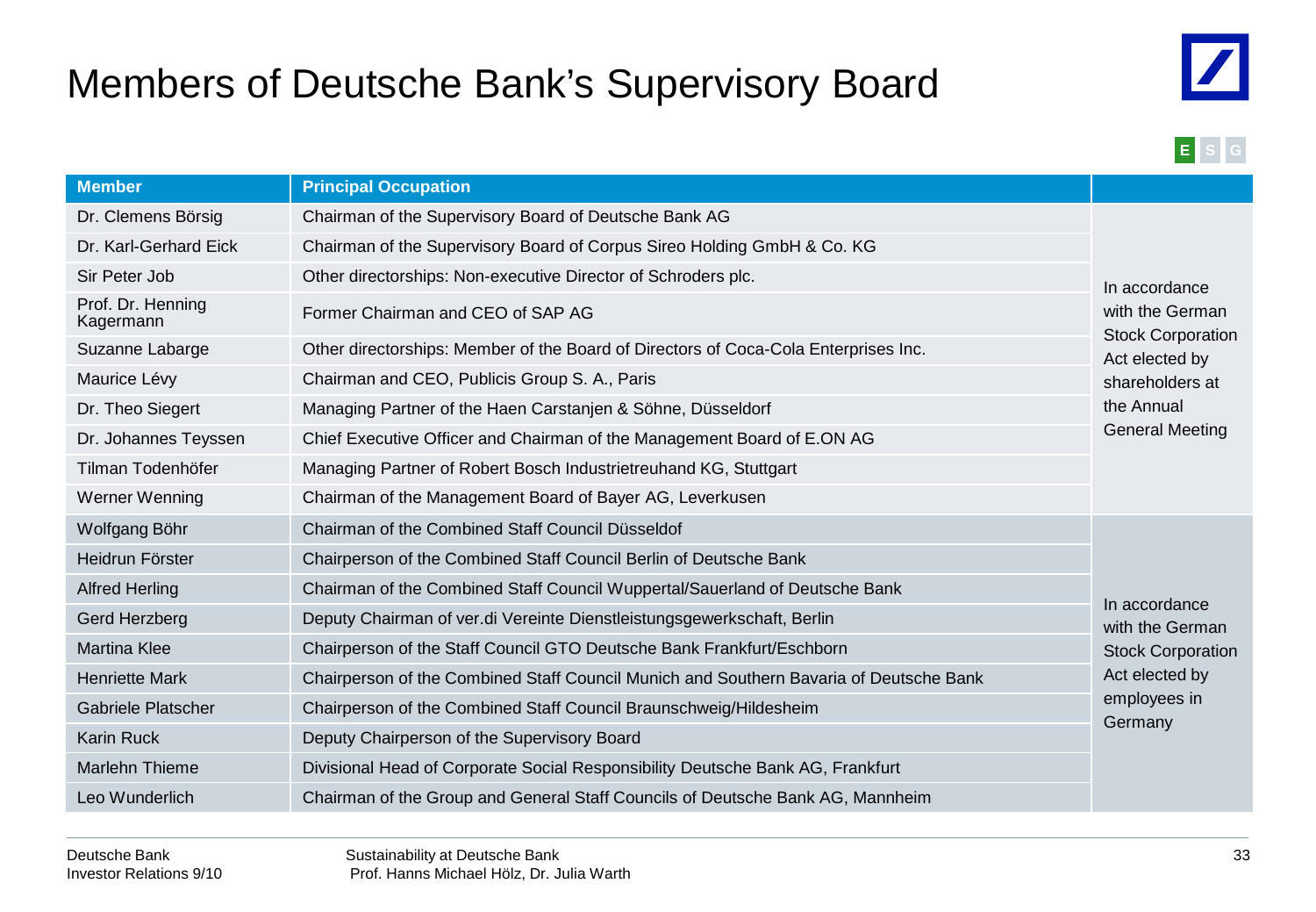### Environmental Steering Committee and Climate Change Advisory Board





| <b>Environmental Steering</b><br><b>Committee Chair:</b><br><b>Caio Koch-Weser</b><br><b>Vice Chairman</b> | Members: Global Markets, Global Banking, Asset Management, Private Wealth<br>Management, Private & Business Clients, Communications, Compliance, Corporate<br>Development/Corporate Investments, Corporate Real Estate/Global Sourcing, Risk<br>Management, DB Research, Group Sustainability |
|------------------------------------------------------------------------------------------------------------|-----------------------------------------------------------------------------------------------------------------------------------------------------------------------------------------------------------------------------------------------------------------------------------------------|
| <b>Climate Change Advisory Board</b><br><b>Members</b>                                                     | <b>Principal Occupation</b>                                                                                                                                                                                                                                                                   |
| <b>Lord Browne</b>                                                                                         | Chairman Apax Partners and former CEO of BP (UK)                                                                                                                                                                                                                                              |
| John Coomber                                                                                               | Chairman of the Climate Group (UK)                                                                                                                                                                                                                                                            |
| <b>Fabio Feldmann</b>                                                                                      | Former Executive Secretary of Brazilian Forum on Climate Change (Brazil)                                                                                                                                                                                                                      |
| <b>Stanley Fink</b>                                                                                        | Deputy Chairman, Man Group (UK)                                                                                                                                                                                                                                                               |
| Amory B. Lovins                                                                                            | Chairman and Chief Scientist, Rocky Mountain Institute (USA)                                                                                                                                                                                                                                  |
| Lord Oxburgh                                                                                               | Former Chairman of Shell (UK)                                                                                                                                                                                                                                                                 |
| Prof. Hans Joachim Schellnhuber                                                                            | Founding Director of Potsdam Institute for Climate Impact Research (Germany)                                                                                                                                                                                                                  |
| Prof. Robert Socolow                                                                                       | Co-Director, The Carbon Mitigation Initiative and Professor at Princeton University (USA)                                                                                                                                                                                                     |
| Prof. Dr. Klaus Toepfer                                                                                    | Former Minister for Environment (Germany), Former UNEP Executive Director                                                                                                                                                                                                                     |
| Prof. Hongren Zhang                                                                                        | President of International Union of Geological Science<br>and former Vice Minister of Geology and Mineral Resources (China)                                                                                                                                                                   |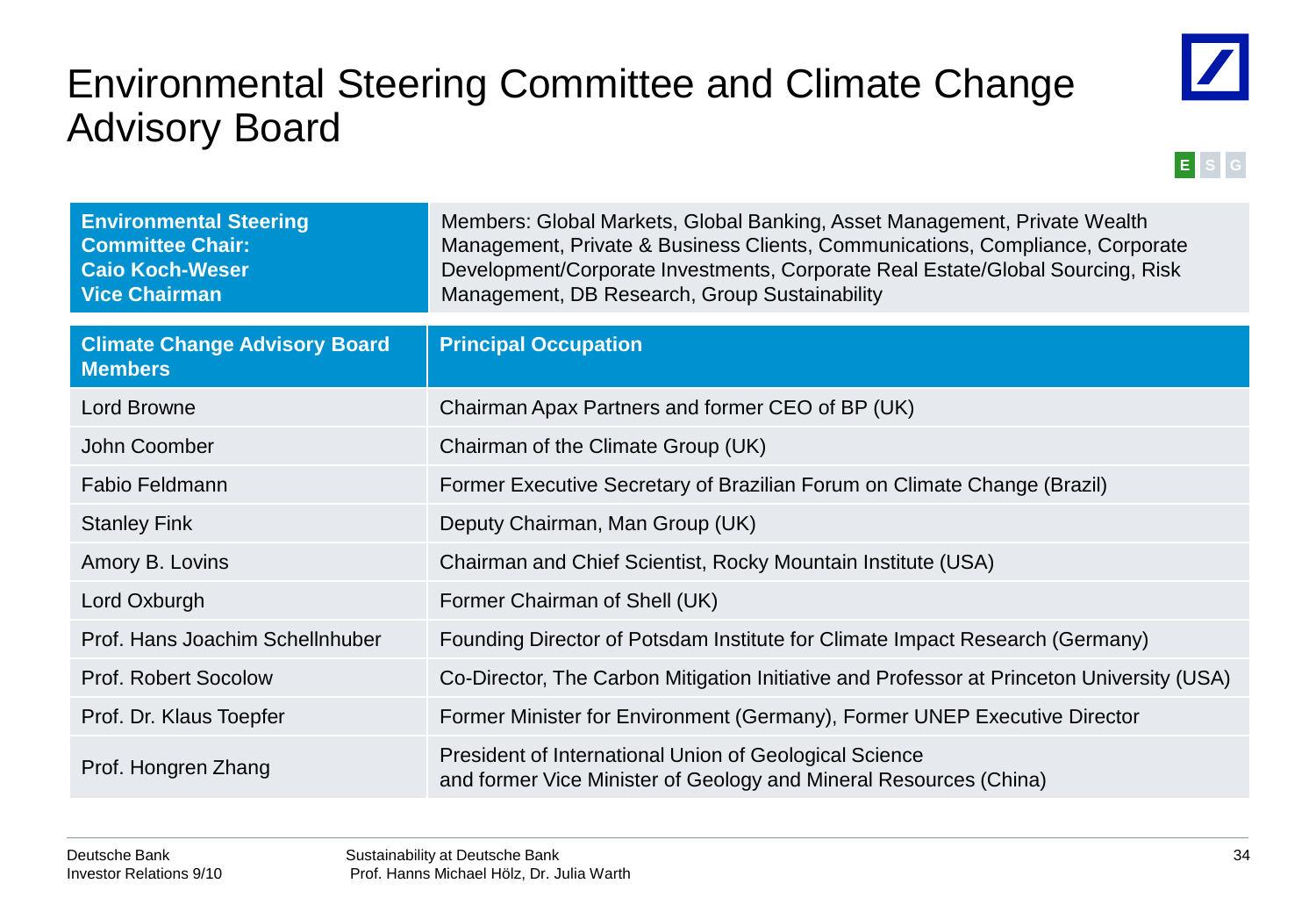### Deutsche Bank Investor Relations 9/10

### Solar Impulse – a sustainable investment in the future

### 63 m wingspan, 12,000 solar cells, zero kerosene

- In 2013 "Solar Impulse" is due to set off on the first round-the-world flight of a manned solar aircraft
- Without using any fuel or emitting any pollutants, it will take off and fly for several days and nights – powered solely by the sun
- With "Solar Impulse" the two pioneers, Bertrand Piccard and André Borschberg, aim to draw attention to the huge potential of regenerative energy sources and to set in motion nothing less than a revolution in their use
- Deutsche Bank is proud to be a main partner of the pioneering project



First night flight, July 7 to 8, 2010



**E S G**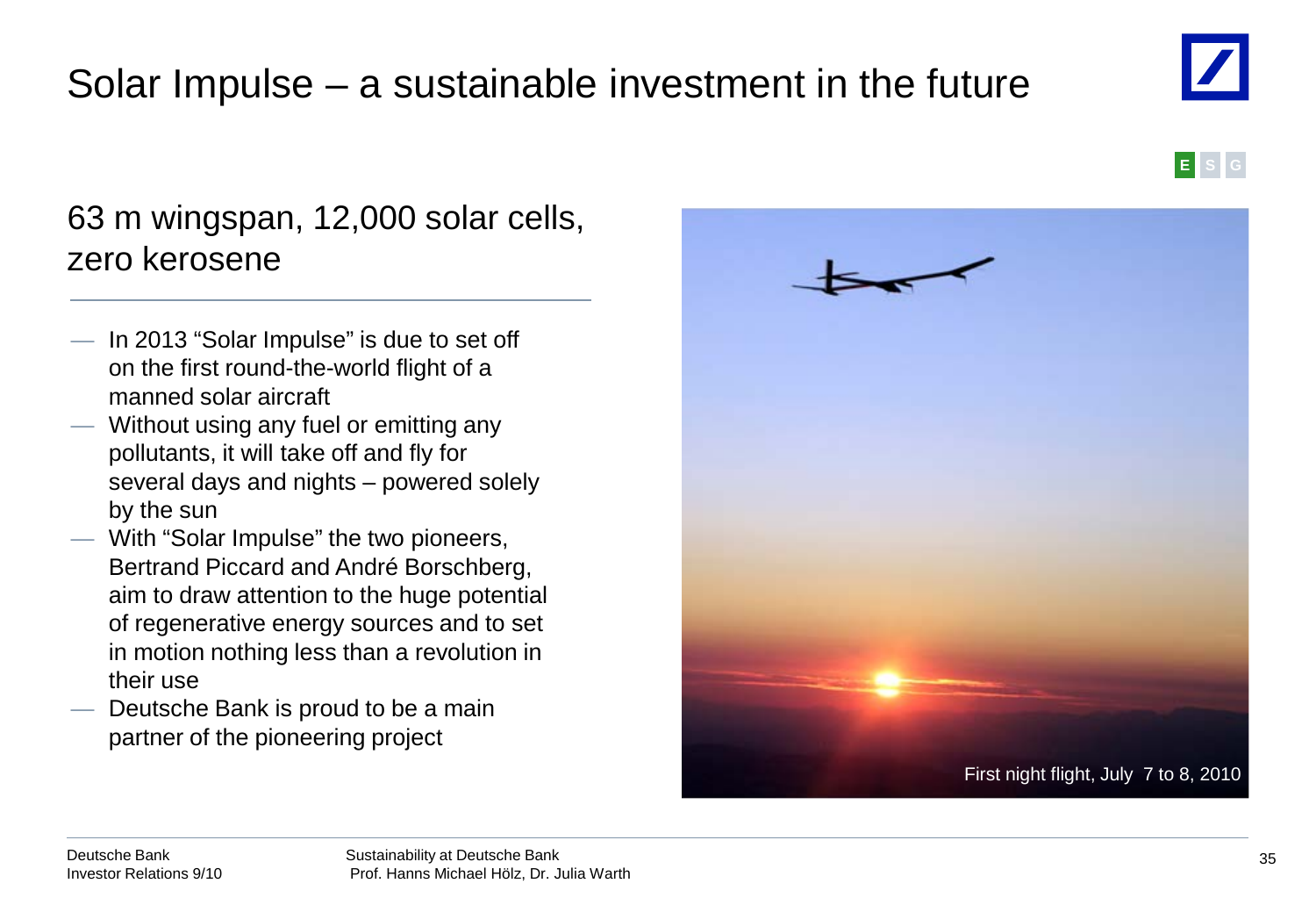# Operational environmental protection - our targets





| <b>Aspect</b>    | <b>Goal</b>                                                                                                                                                                                                                                                                                                                                                                 |  |
|------------------|-----------------------------------------------------------------------------------------------------------------------------------------------------------------------------------------------------------------------------------------------------------------------------------------------------------------------------------------------------------------------------|--|
| <b>Resources</b> | Carbon neutrality from 2013 onwards<br>Continuous increase of the renewable energy component (2009: 69 %)<br>Reduction of water use by a total of 100 million liters (2009/2010)<br>Reduction of energy consumption by a total of 30 million kWh (2010)                                                                                                                     |  |
| Technology       | Steady improvement of building technology<br>role model Deutsche Bank twin towers: reduction of $CO2$ emissions by 89 %<br>Quadruple the energy efficiency in our large data centers by the end of 2012<br>Halve the energy consumed by IT activities in our offices by the end of 2012                                                                                     |  |
| <b>Material</b>  | Increase use of environmentally friendly materials<br>Usage of FSC or PEFC certified paper<br>Halving the Group-wide consumption of printing and photocopy paper by the end of 2012<br>Inclusion of indirect carbon emissions coming from the supply chain into our calculations of<br>the carbon footprint (focus on contracts with energy providers and paper suppliers). |  |
| <b>Mobility</b>  | Increase use of video conferencing, stimulate lower carbon emission travel modes,<br>fostering carbon neutrality (business journeys, conferences)                                                                                                                                                                                                                           |  |
| <b>Employees</b> | Continuous raising of awareness<br>Energy awareness campaign, "Passion for the Planet" website, e-learning tool on<br>sustainability                                                                                                                                                                                                                                        |  |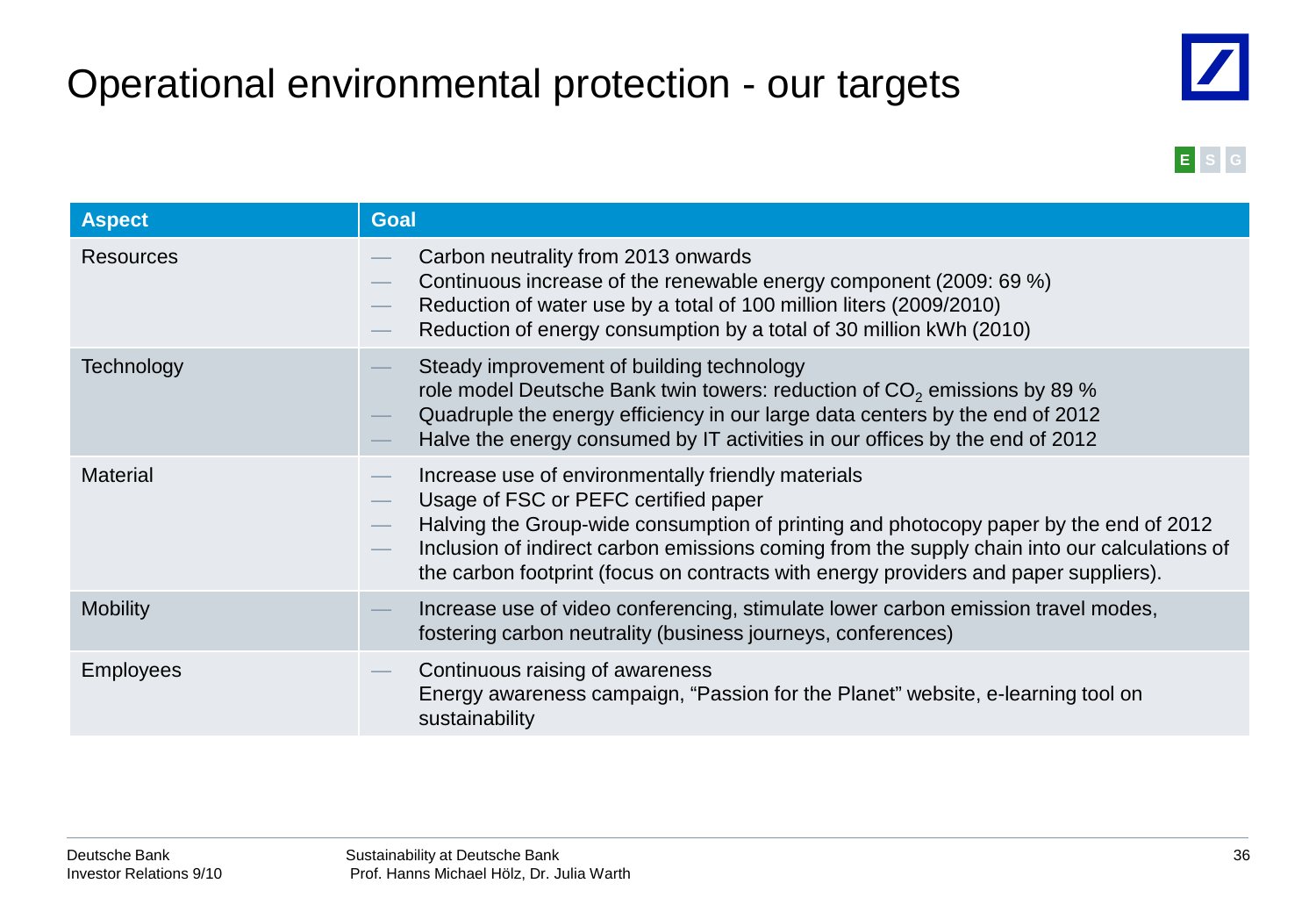### Renewable Energy projects in our Asset Finance & Leasing business (I)



Sustainability at Deutsche Bank Prof. Hanns Michael Hölz, Dr. Julia Warth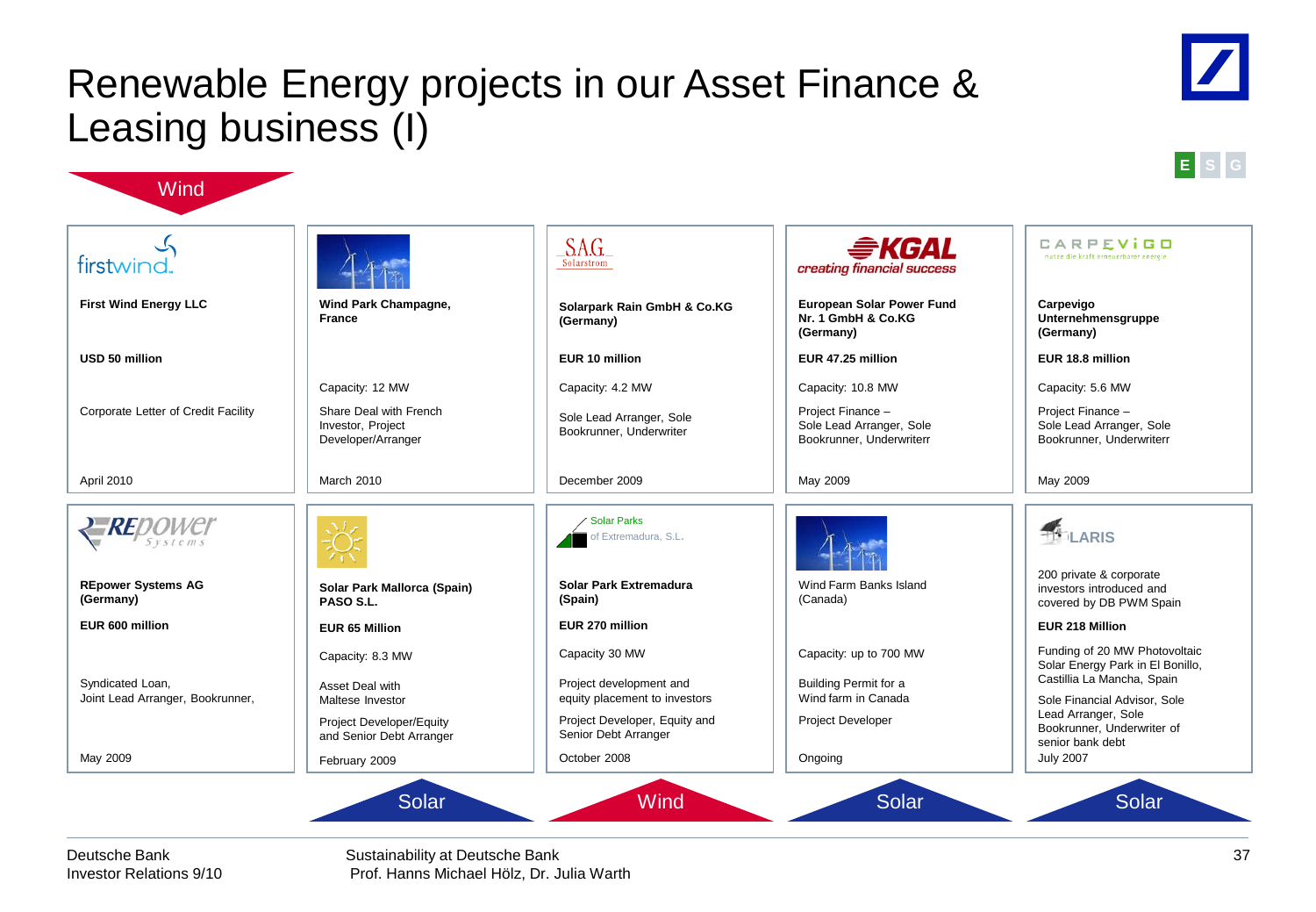### Renewable Energy projects in our Asset Finance & Leasing business (II)

**Wind** 





|                                           |                                                                |                                             | 兴盛                                                                         |                                   |
|-------------------------------------------|----------------------------------------------------------------|---------------------------------------------|----------------------------------------------------------------------------|-----------------------------------|
| Windkraft GmbH & Co. KG<br>$N^{\circ} 25$ | Offshore Wind Farm in Baltic<br>Sea, Ventotec Ost 2 KG         | <b>Momerstroff SAS (France)</b>             | <b>DEE Deutsche Erneuerbare</b><br><b>Energien GmbH</b>                    | <b>Voltwerk Solar Return Fund</b> |
| <b>EUR 50 Million</b>                     | Capacity: 400 MW                                               | <b>EUR 15 Million</b>                       | Wind: up to 500 MW                                                         | <b>EUR 54 Million</b>             |
| Capacity: 40 MW                           | Building Permit received in 2007,<br>Share Deal with Iberdrola | Capacity: 12 MW<br>Asset Deal with          | Solar: up to 30 MW<br>Biomass: up to 30 MW<br>Spain, Greece, Italy, Poland | Capacity: 12 MW                   |
| Asset Deal with<br>Danish Investor        | Revovables Offshore Dt. in 2010                                | Maltese Investor                            | Canada, USA                                                                | Closed-End Solar Fund             |
| Arranger                                  | Project Developer/<br><b>Equity Arranger</b>                   | Project Developer/Arranger                  | <b>Project Developer</b>                                                   | Co-Arranger                       |
| Duesseldorf 2007                          | 2007/2010                                                      | Duesseldorf 2006                            | Duesseldorf since 2004                                                     | Duesseldorf 2005                  |
|                                           | MATRIX                                                         |                                             |                                                                            |                                   |
| Windkraft GmbH & Co. KG<br>$N^{\circ} 24$ | <b>Matrix Capital Partners</b>                                 | Windkraft GmbH & Co. KG<br>$N^{\circ}$ 1-21 | Eolec SARL (France)                                                        | Evroenergiaki S.A. (Greece)       |
| <b>EUR 10 Million</b>                     | EUR 29 million                                                 | EUR 324 Million                             |                                                                            |                                   |
| Capacity: 6 MW                            | Capacity: 20 MW                                                | Capacity 222 MW                             | Capacity: approx. 100 MW                                                   | Capacity: approx. 100 MW          |
| <b>Asset Deal with Swiss</b><br>Investor  | Asset Deal with British<br>Investor                            | Closed-End Wind Energy<br>Funds             | <b>French Wind Farms</b>                                                   | <b>Greek Wind Farms</b>           |
| Project Developer/Arranger                | Arranger                                                       | Initiator                                   | <b>Project Developer</b>                                                   | Project Developer                 |
| Duesseldorf 2005                          | August 2004                                                    | Duesseldorf 1999 until 2004                 | France since 2003                                                          | Greece since 2003                 |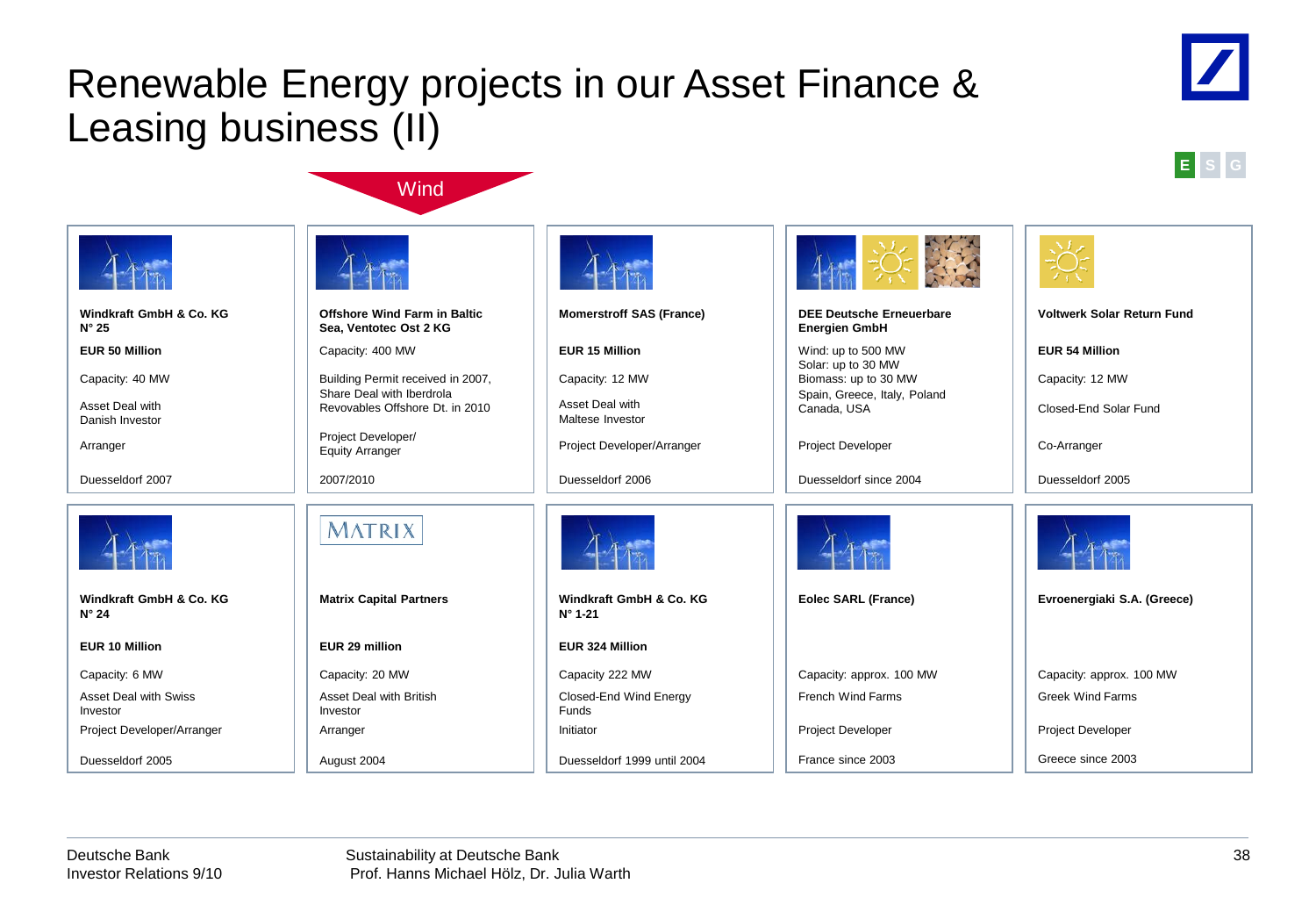

| <b>Indices</b>                                                                                                            | <b>Listed since</b>                              | <b>Indices</b>                                                                                              | <b>Listed since</b>                |
|---------------------------------------------------------------------------------------------------------------------------|--------------------------------------------------|-------------------------------------------------------------------------------------------------------------|------------------------------------|
| <b>ASPI Index</b><br>ADVANCED SUSTAINABLE PERFORMANCE INDICES                                                             | 2001<br>(since<br>establishment<br>of the index) | <b>Ethical Index Euro</b><br><b>Ethical Index Global</b><br>E.Capital Partners                              | 2002                               |
| <b>Dow Jones STOXX</b><br><b>Sustainability Indices</b>                                                                   | 2001<br>(since<br>establishment                  | <b>Ethical Index Euro Tradable</b><br><b>Ethical Index Global Tradable</b>                                  | 2006                               |
| <b>DJSI EURO STOXX</b><br>of the index)                                                                                   |                                                  | <b>FTSE4GOOD Indices</b><br>FTSE4GOOD                                                                       | 2001<br>(since<br>establishment of |
| <b>Dow Jones Sustainability</b><br><b>World Indices (DJSI World)</b><br><b>Dow Jones</b><br><b>Sustainability Indexes</b> | 1999<br>(since<br>establishment<br>of the index) | <b>Europe Index (EUR)</b><br><b>FTSE4GOOD</b><br><b>Global Index (USD)</b><br><b>FTSE4Good Index Series</b> | the index)                         |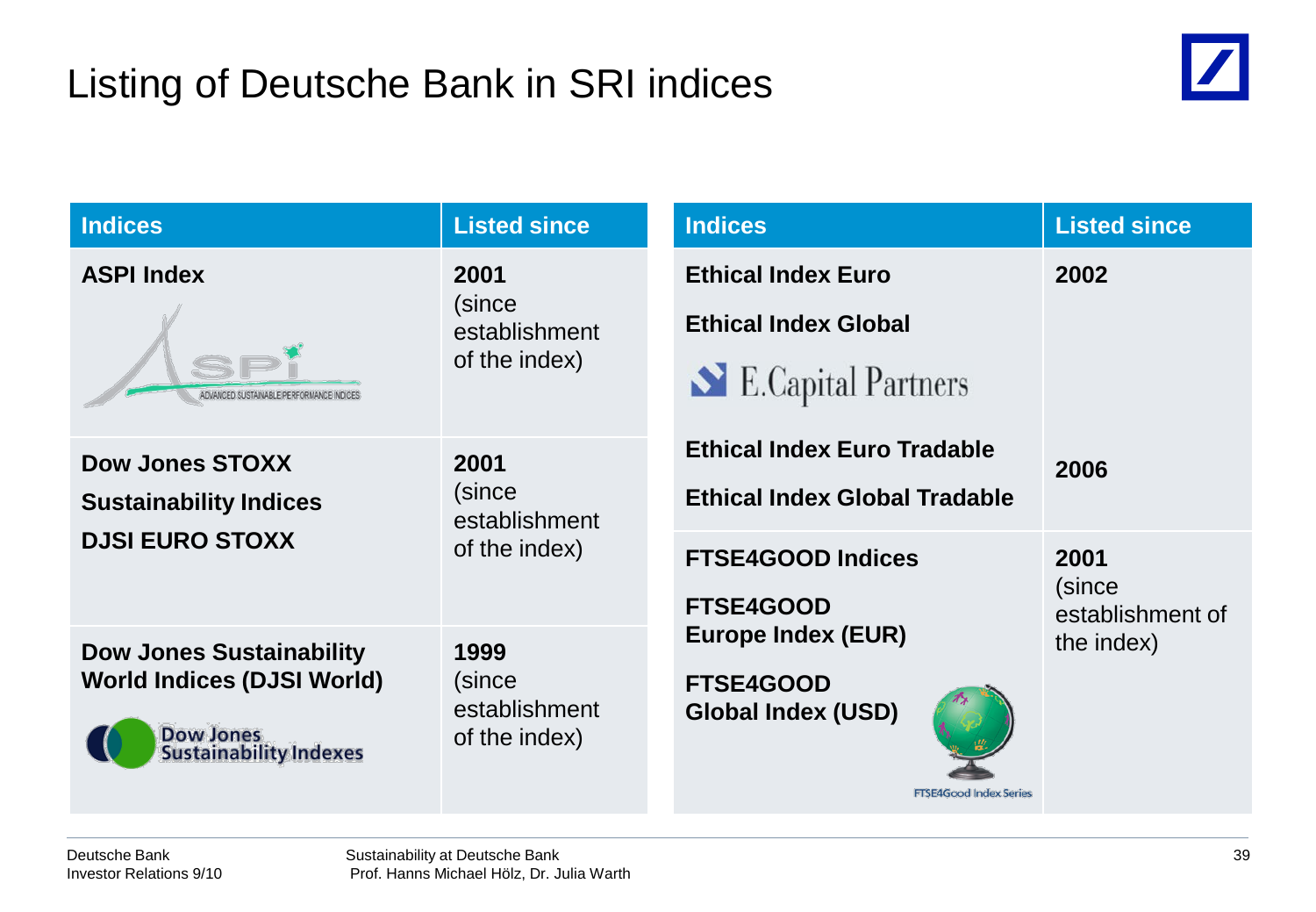### Global governance – our partnerships



| <b>Organization/Institution</b>                                | <b>Profile</b>                                                                                                                                                             |
|----------------------------------------------------------------|----------------------------------------------------------------------------------------------------------------------------------------------------------------------------|
| <b>UN Global Compact</b>                                       | UN initiated code of conduct for corporates: Principles regarding                                                                                                          |
| (since 2000)                                                   | human rights, labour, environment and anti-corruption                                                                                                                      |
| <b>UNEP FI</b>                                                 | <b>Conceived at Rio Earth Summit</b>                                                                                                                                       |
| (since 1992)                                                   | Specialist working groups                                                                                                                                                  |
| <b>Global Reporting Initiative</b><br>(since 2002)             | Multi-stakeholder initiative conceived in 1997<br>Promotion of reporting on economic, ecological, and social<br>performance of organizations                               |
| <b>Principles for Responsible Investment</b><br>(since 2008)   | Initiative of investors cooperating with UNEP FI and UN Global<br>Compact focused on applying ecological and social principles for<br>responsible investments              |
| <b>World Business Council for Sustainable Development</b>      | Global network of leading international companies out of several                                                                                                           |
| (since 2000)                                                   | industries                                                                                                                                                                 |
| Institutional Investors Group on Climate Change (IIGCC)        | Forum for pension funds and other institutional investors on                                                                                                               |
| (since 2008)                                                   | matters relating to climate change                                                                                                                                         |
| <b>Investor Network on Climate Risk (INCR)</b><br>(since 2008) | Network of investors and credit institutions aimed at promoting<br>an understanding of loan risks and investment opportunities<br>against the background of climate change |